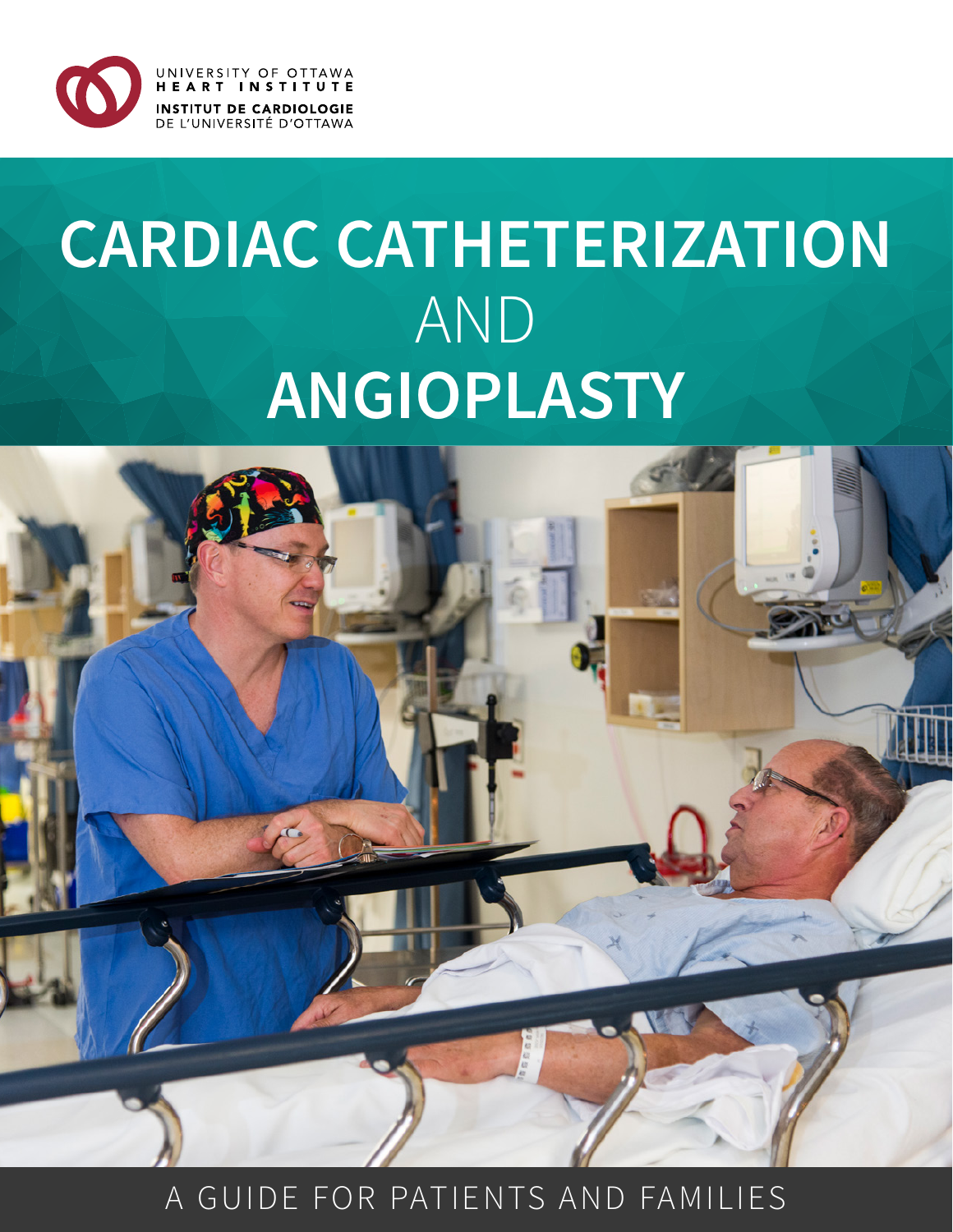#### © 2019 University of Ottawa Heart Institute

This Patient Guide and its contents are the property of the University of Ottawa Heart Institute (UOHI). They may not be modified, sectioned, copied, reproduced or republished without prior explicit permission from UOHI. The content has been prepared for general information purposes only and is not intended to provide specific medical or professional advice. The authors of this Guide do not assume any liability for loss in connection with the information provided herein.

The Heart Institute logo and swirl are trademarks of the University of Ottawa Heart Institute. All other trademarks and copyrighted materials are the property of their respective owners.

For more information about customizing this guide for the particular needs of your institution, please contact the Department of Communications at 613-696-7000, ext. 19058, or communications@ottawaheart.ca.

#### **UOHI 20 (Latest update: 2019)**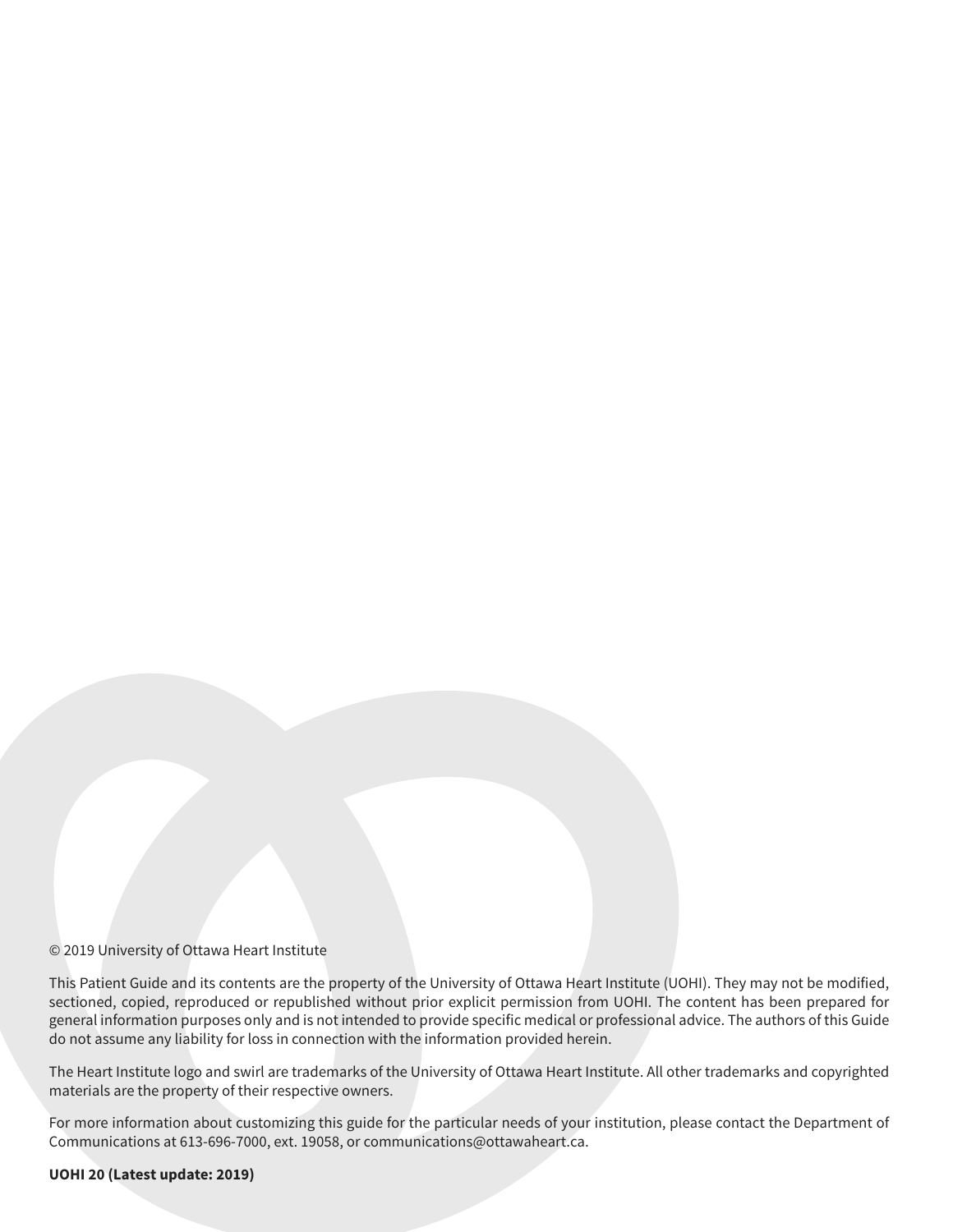## **PLEASE BRING THIS BOOKLET WITH YOU TO THE HEART INSTITUTE**

**Patient Name:**

## **PLEASE COMPLETE THE FOLLOWING INFORMATION**

| <b>Contact Person</b>   |  |
|-------------------------|--|
| (relative, friend)      |  |
|                         |  |
|                         |  |
|                         |  |
| <b>Family Physician</b> |  |
|                         |  |
|                         |  |
| Pharmacy                |  |
|                         |  |
|                         |  |
|                         |  |
| Cardiologist            |  |
|                         |  |
|                         |  |
| <b>Other</b>            |  |
| (Specify)               |  |
|                         |  |



### **IMPORTANT**

Nursing Coordinator: 613-696-7000, press 0 and ask for the nursing coordinator Please call the nursing coordinator if you have any symptoms or concerns during your early recovery period. The nursing coordinator can be reached at any time.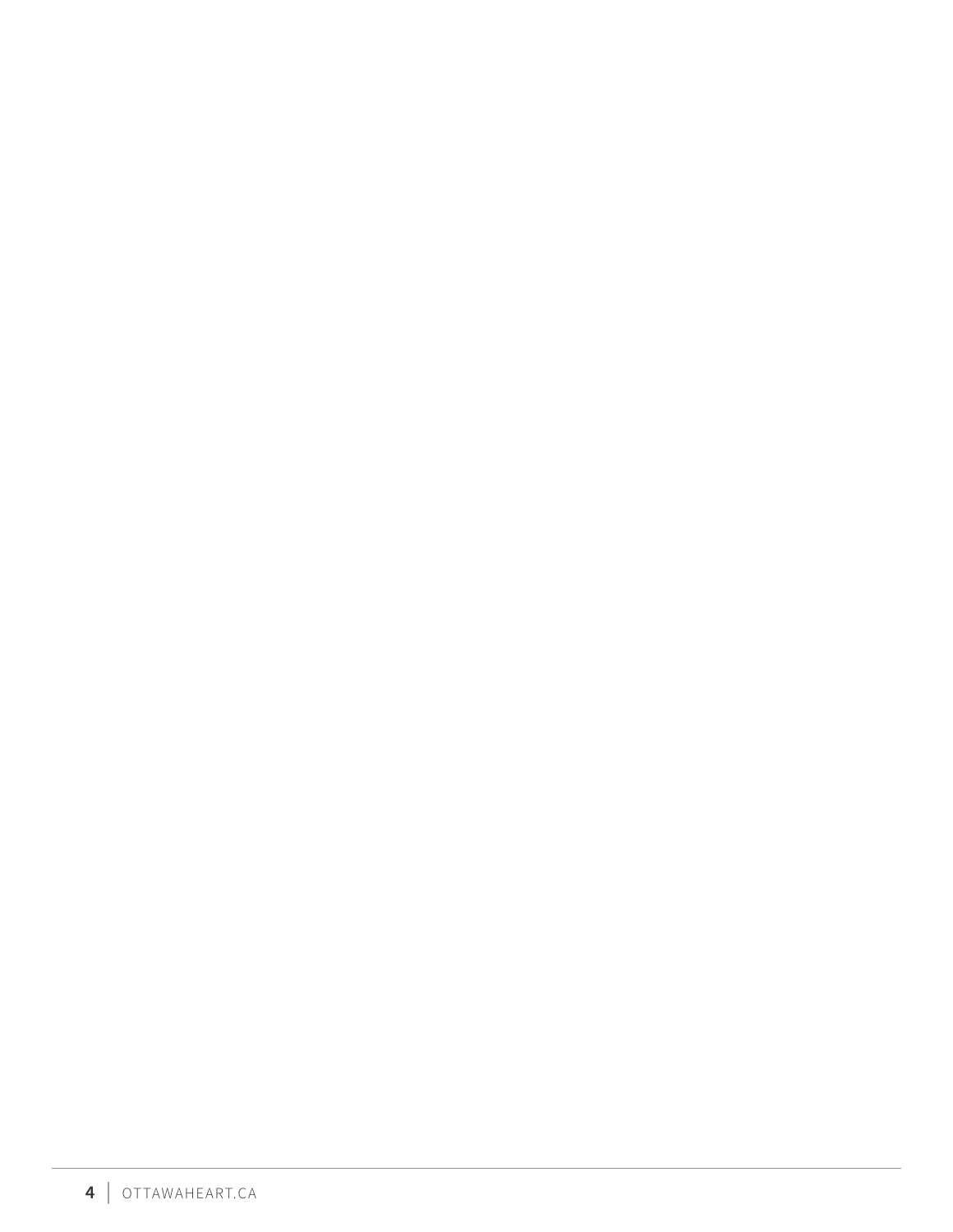## **TABLE OF CONTENTS**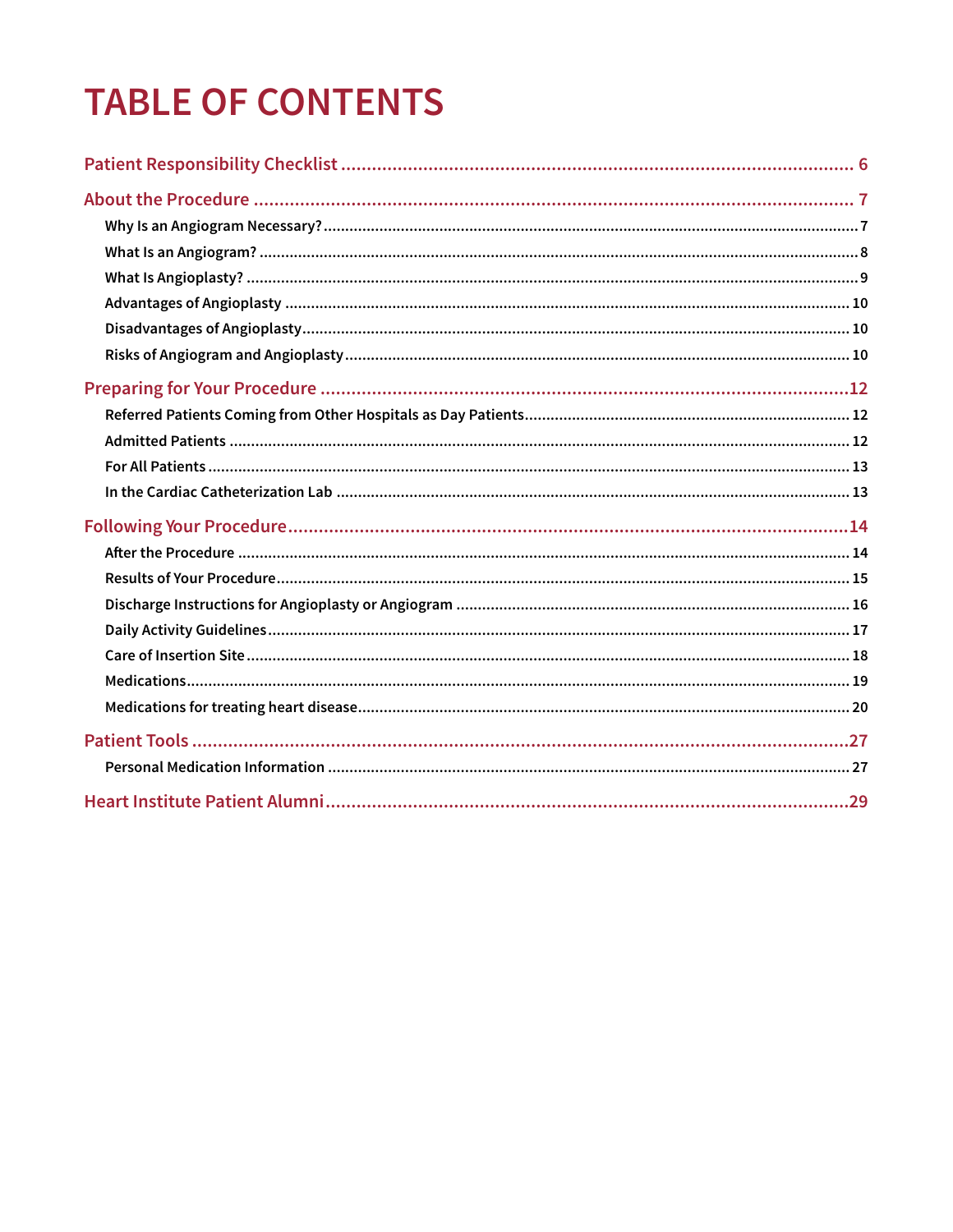## <span id="page-5-0"></span>**PATIENT RESPONSIBILITY CHECKLIST**

The following checklist will help you prepare for your admission:

- $\Box$  Arrange for a ride home from the hospital. You are not allowed to drive yourself home.
- $\Box$  It is preferable for someone to stay with you overnight. If no one is available, notify your doctor or the Wait List Management Office (613-696-7061).
- ☐ Take your usual medications the morning of the procedure with a small sip of water, except for diabetic medication, water pills, and blood thinners including Coumadin, Xarelto and Eliquis.
- $\Box$  Bring all your medications in their original pharmacy containers or blister packs. Please complete the medication list in this book or bring an updated list with you.
- $\Box$  Do not bring any valuables (including money and jewelry). The Heart Institute is not responsible for loss or damage of such items.
- $\Box$  Remove nail polish and do not apply make-up.
- ☐ Do not use any scented skin products (for example, talcum powder, lotion, perfume, cologne or aftershave).
- $\Box$  Tell family members and visitors to refrain from using scented skin products. Visitors may be asked to leave or be refused permission to visit if they are wearing scented products (in accordance with hospital policy).
- $\Box$  Have available the phone number(s) of an emergency contact person.

### **IF YOU ARE UNABLE TO KEEP YOUR APPOINTMENT FOR ANY REASON, PLEASE NOTIFY THE CATH LAB BOOKING OFFICER AT 613-696-7064**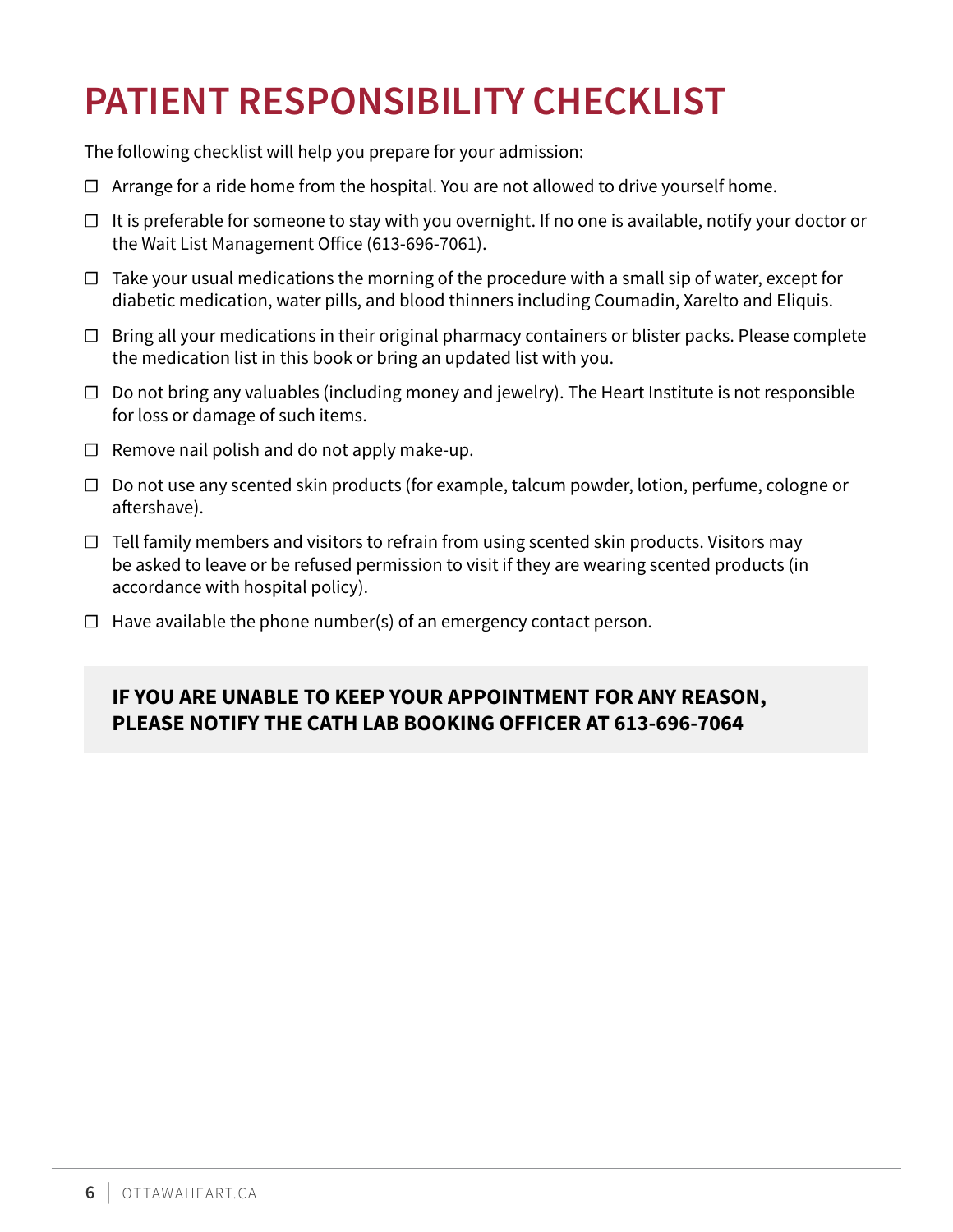## <span id="page-6-0"></span>**ABOUT THE PROCEDURE**

### **A NOTE ABOUT PROCEDURE NAMES:**

The terms **angiogram** and **angioplasty** will be used throughout the guide. Angiogram is also known as "cardiac catheterization" and "coronary angiogram". Angioplasty is also known as "PCI" or "coronary angioplasty".

## **Why Is an Angiogram Necessary?**

Diagnostic tests provide important information, but they do not give all the answers. Sometimes an angiogram is also necessary for the doctor to make a correct diagnosis and determine the best treatment for your heart problem.

When your doctor orders an angiogram, the necessary information is sent to the Wait List Management Office at the Ottawa Heart Institute.

There may be unforeseen delays, changes in schedule or cancellations. Due to these possibilities there may also be a change in the doctor who will perform your procedure.

Should you have any questions or concerns or should you experience a change in symptoms while you are waiting at home for your angiogram, do not hesitate to call the **regional cardiac care coordinator at 613-696-7061**.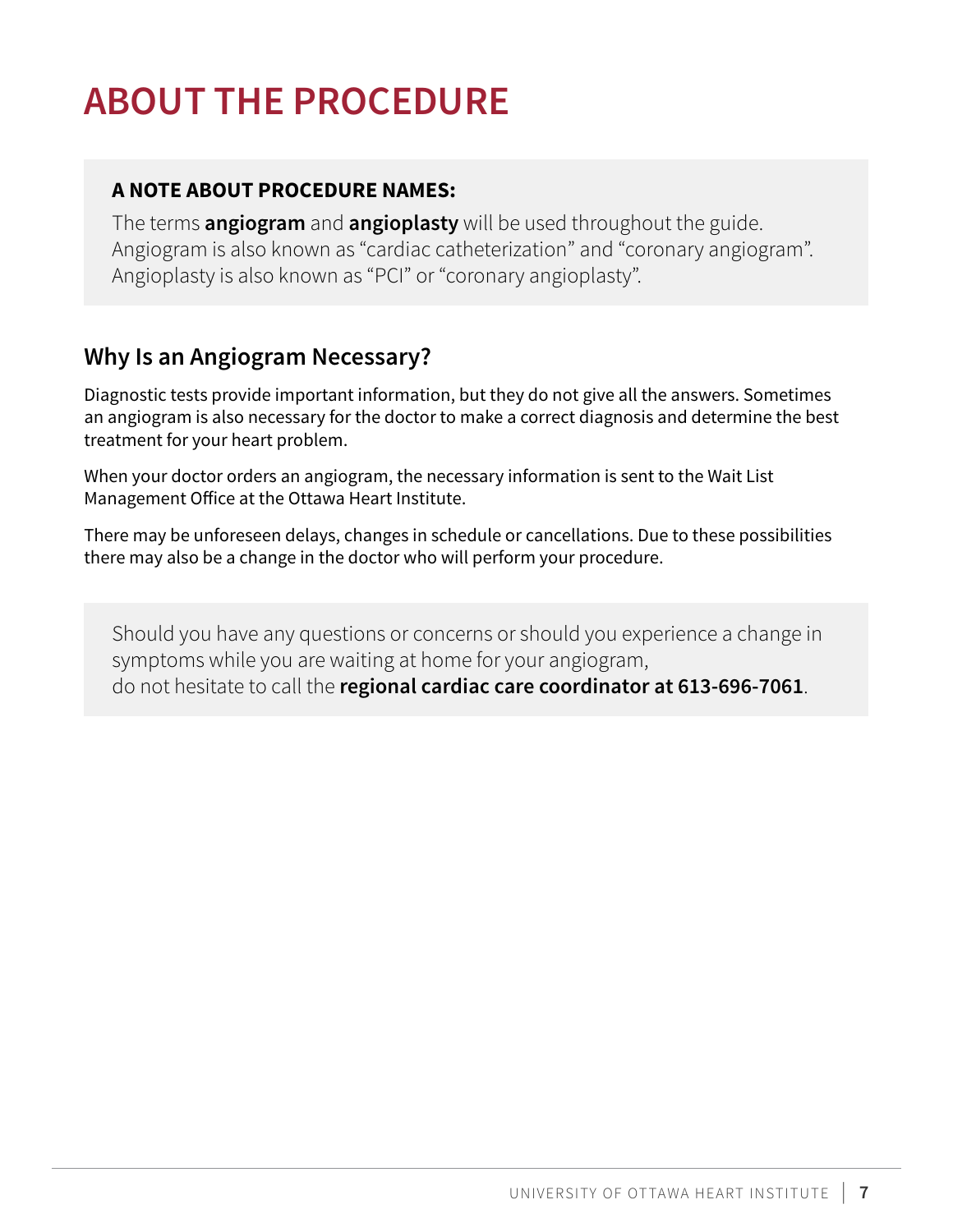## <span id="page-7-0"></span>**What Is an Angiogram?**

An angiogram is a dye test used to detect heart problems. The procedure involves the insertion of a thin flexible tube (catheter) into an artery in the groin area or in the arm. The catheter is guided to the heart. Once in position, a dye is injected into the coronary arteries so that X-ray pictures can be taken. The X-rays reveal any blockages or narrowing in the arteries. The test can also look at the functioning of the heart valves and heart muscle. Once the procedure is completed, your doctor can determine the best treatment for you.



Insertion Sites for Angiogram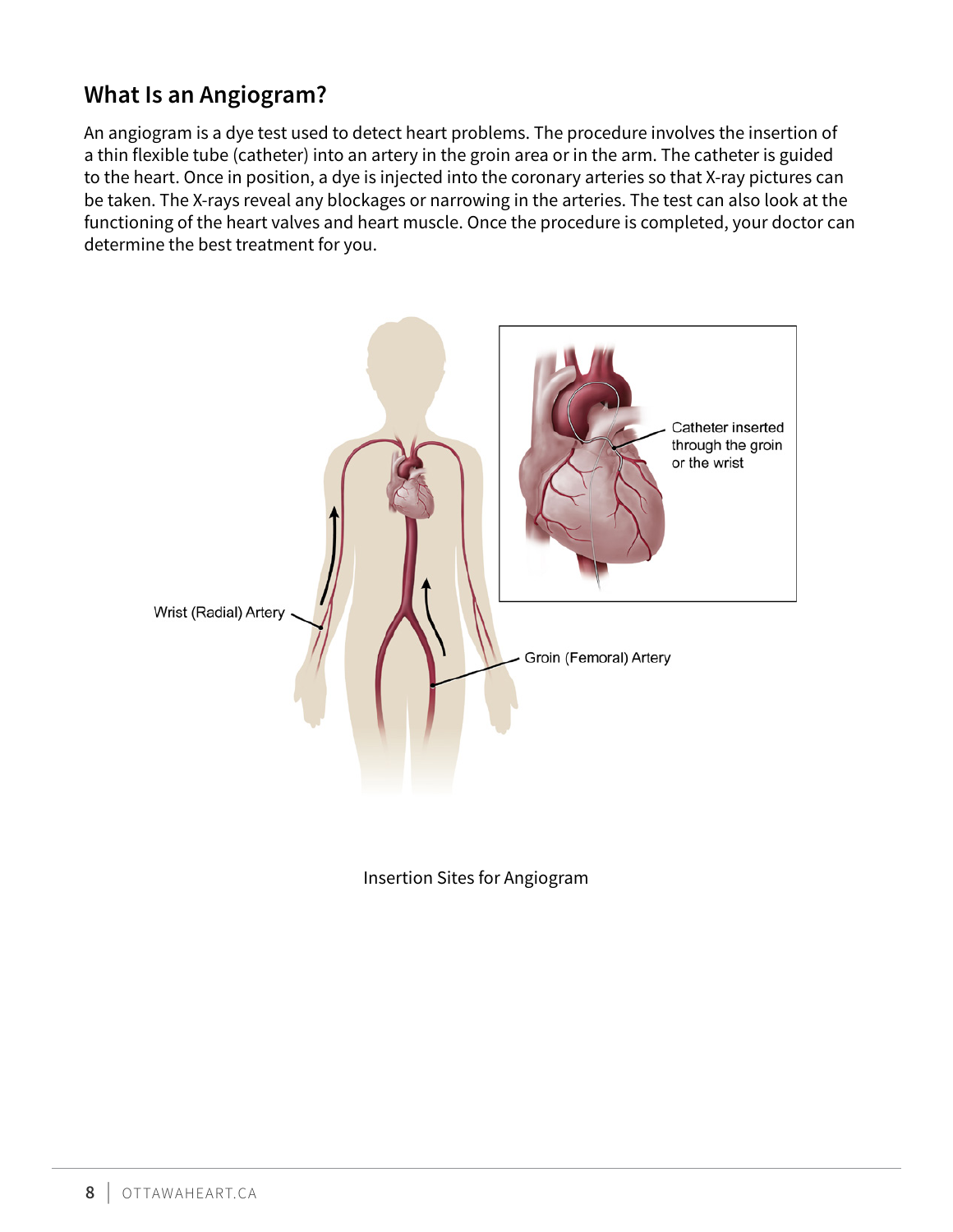## <span id="page-8-0"></span>**What Is Angioplasty?**

Angioplasty is also known as PCI:

- Percutaneous through the skin
- Coronary having to do with the heart
- Intervention the type of procedure used to open a narrowed artery

Angioplasty is similar to an angiogram. Both are done in the catheterization lab. Angioplasty is a procedure used to widen narrowed arteries of your heart without surgery. The basic idea is to position a catheter with a small inflatable balloon in the narrowed section of the artery. Inflating the balloon catheter causes the balloon to push outward against the narrowing and surrounding wall of the artery. This process reduces the narrowing until it no longer interferes with blood flow. The balloon is then deflated and removed from the artery. In many patients a stent is placed within the artery once it has been opened.

A stent is a small metal mesh tube that is placed into your blood vessel using a balloon catheter. The stent expands against the blood vessel wall as the balloon is inflated. The balloon is then deflated and removed, leaving the stent in place permanently, holding the blood vessel open and improving blood flow. Stents lower the risk of this area narrowing again. There are several types of stents available. Your doctor will select the most appropriate type of stent for your medical condition.

Angioplasty is not for everyone. Your doctor will decide if angioplasty is suitable for you.



- **A.** The balloon catheter and collapsed stent are inserted into the narrowed artery.
- **B.** The balloon is inflated to expand the stent.
- **C.** The balloon catheter is removed, leaving the stent in place.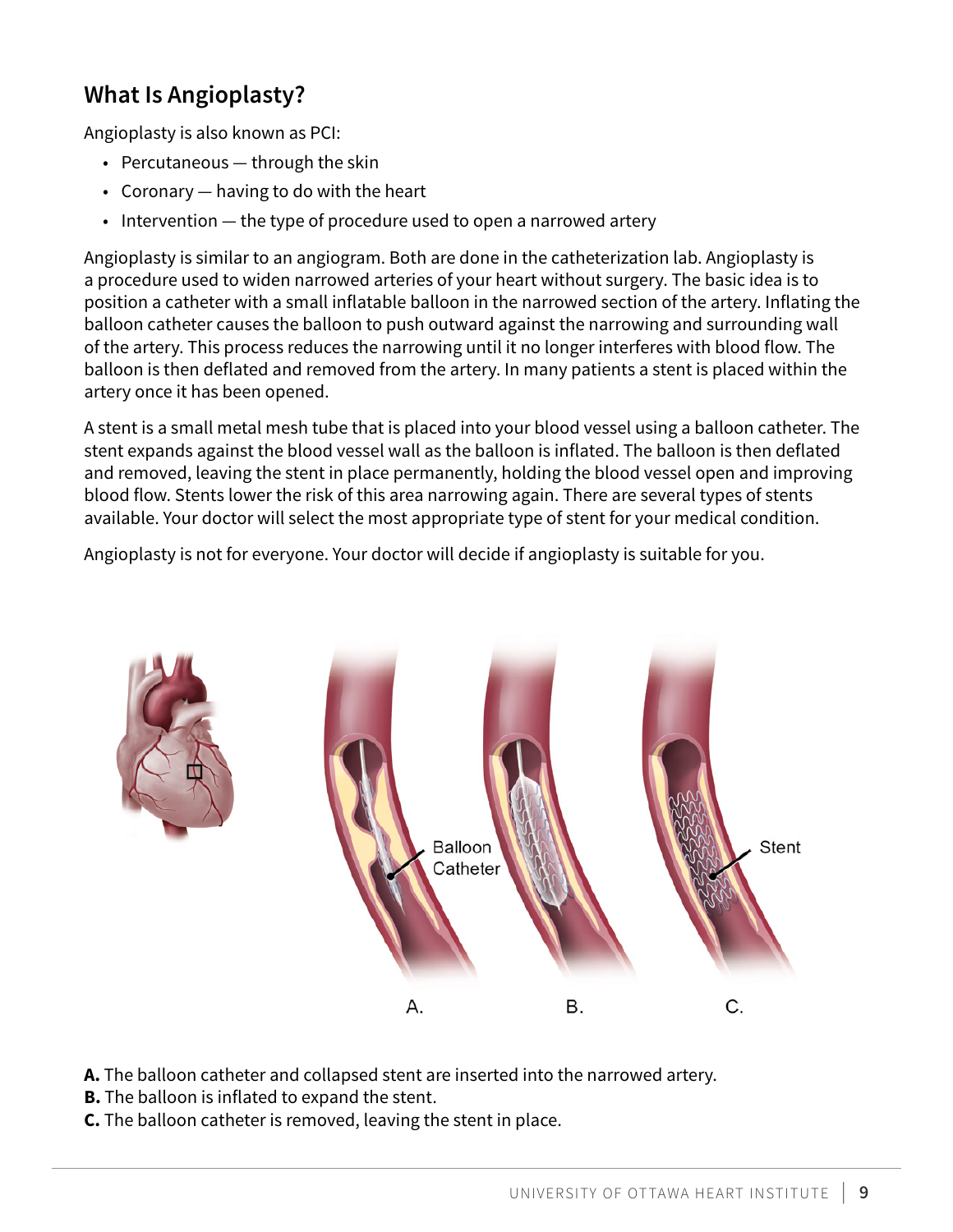## <span id="page-9-0"></span>**Advantages of Angioplasty**

Over 90% of angioplasties are successful immediately. Blood flow through the artery returns to normal or near normal. Some people may not have complete relief, but their symptoms are improved, allowing them to be more active and comfortable.

There is no incision as this is not surgery and you are not put to sleep (general anesthesia). Most people are up and walking on the same day. Some people go home the same day, but some patients are required to stay overnight and go home the following morning.

## **Disadvantages of Angioplasty**

An artery may become narrow again after angioplasty. This is called restenosis. If the artery narrows enough, you may feel angina again. The use of stents has reduced the restenosis rate. Restenosis is usually treated with a second angioplasty but, occasionally, bypass surgery is needed or medical therapy is used.

## **Risks of Angiogram and Angioplasty**

Angiogram and angioplasty (with or without stent implantation) are common procedures. Your physician has carefully considered your clinical condition and believes that the benefits of the procedure outweigh the risks. However, since these procedures are invasive, there are risks associated with them.

Common risks include:

• Bleeding at the catheter insertion site or other organs due to blood thinning medication (anticoagulants)

Less common but potentially more serious risks include:

- Heart attack
- Stroke
- Unknown dye allergy
- Kidney problems, including kidney failure requiring dialysis
- Emergency heart surgery
- Death
- Other rare and unpredictable complications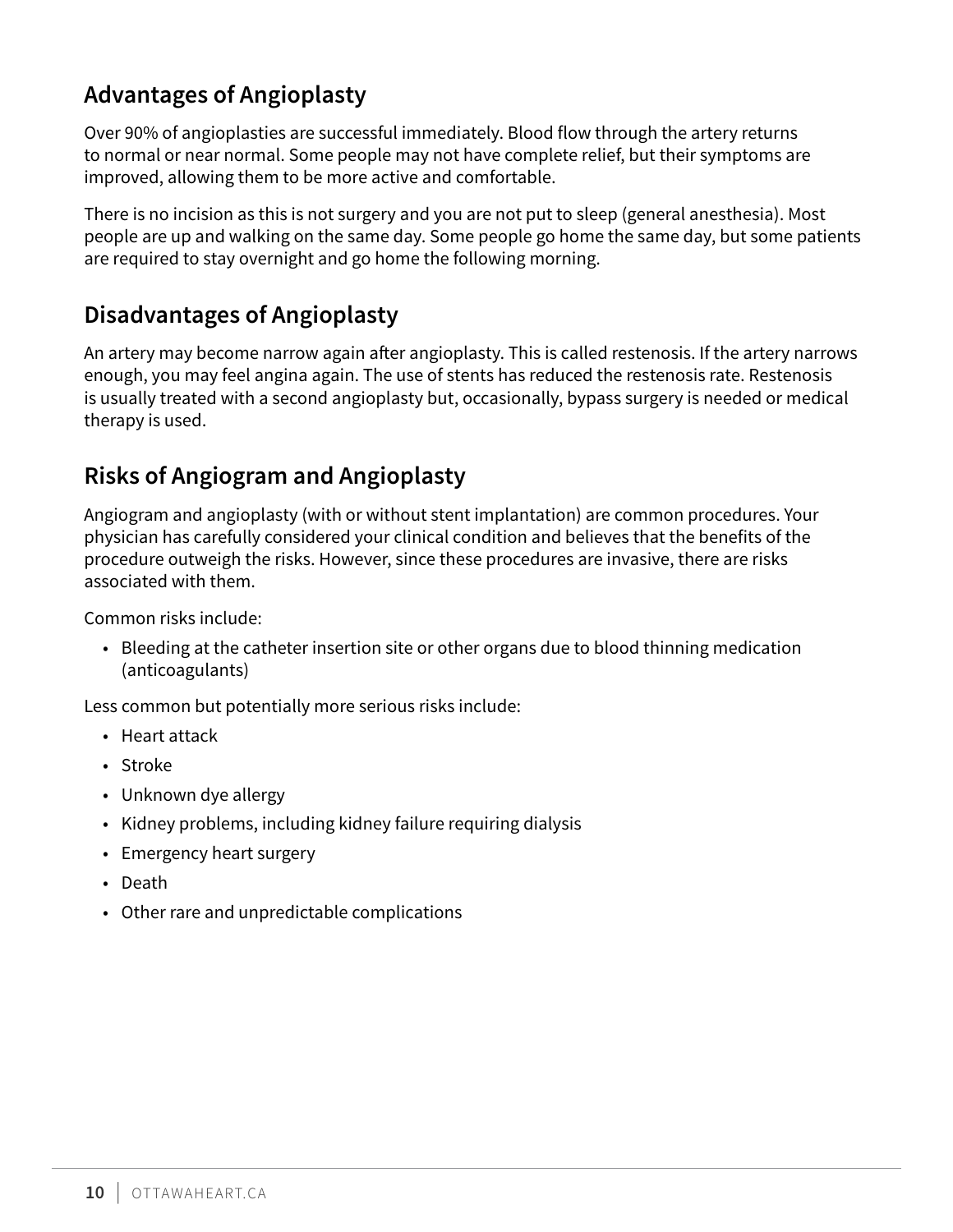In 1% to 2% of angioplasty cases, the artery collapses or is damaged by the wire or balloon. A stent can often fix this, but sometimes patients need emergency coronary artery bypass surgery. At the Heart Institute, our operating rooms are close by if a patient needs surgery.

Angioplasty is not a cure for coronary artery disease. Coronary disease needs lifelong management. You can control your condition with a healthy lifestyle:

- Get enough exercise
- Maintain a healthy weight and reduce your waist size
- Quit smoking

You can control your risk factors by taking the medication that your doctor prescribes. Your doctor may prescribe medication for:

- High blood pressure
- High cholesterol
- High blood sugar

**Discuss the risks and benefits of your procedure with your doctor.**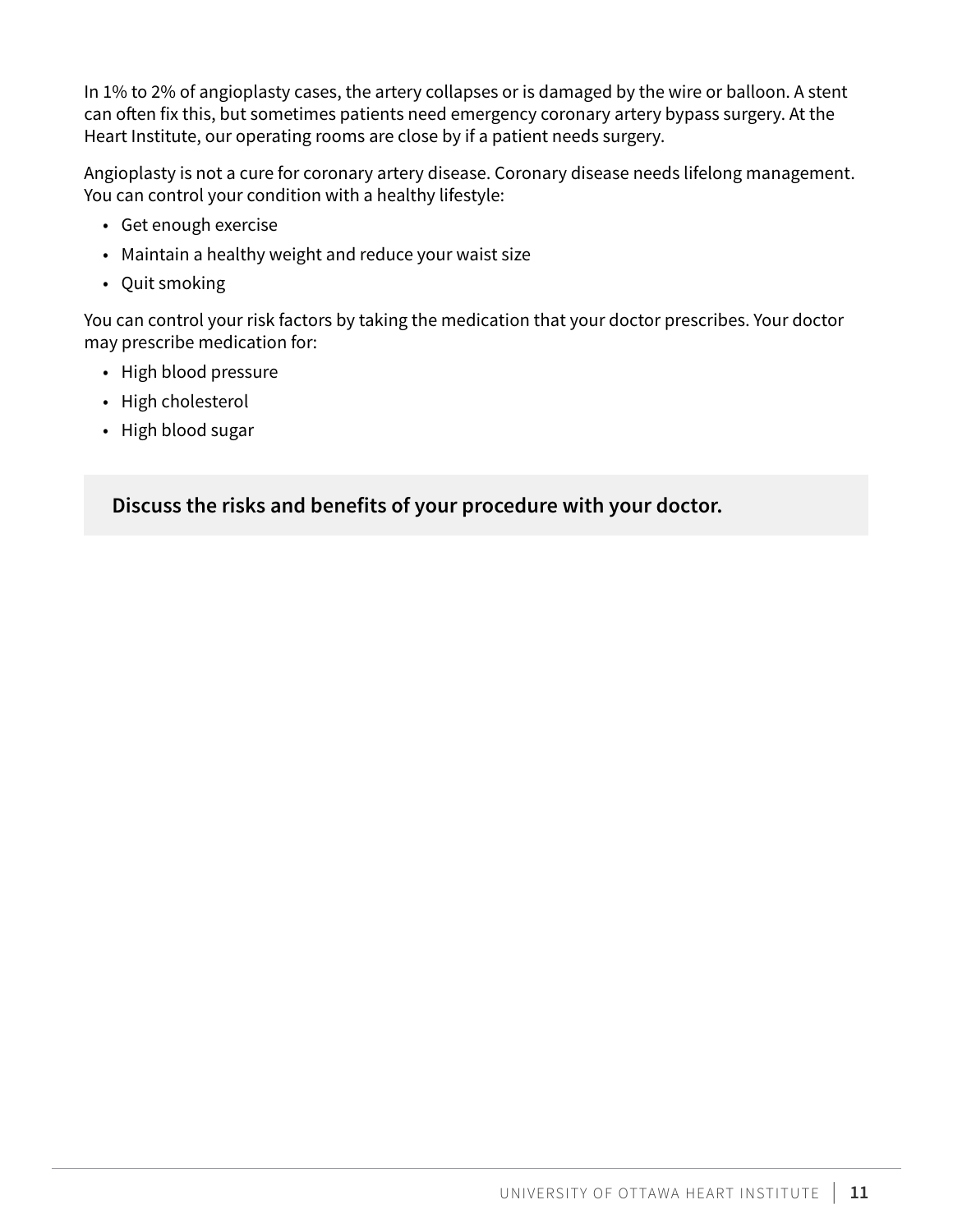## <span id="page-11-0"></span>**PREPARING FOR YOUR PROCEDURE**

#### **Please bring your health card and all your medications.**

Bring a list of your own questions to ensure that you have all the information you need

Please make arrangements for transportation home on discharge. You are not allowed to drive yourself. Discharge will take place approximately five to six hours after your procedure.

• If you live a considerable distance from the Heart Institute, check with the doctor to see if you should stay close to the hospital on the night of discharge. Arrangements for accommodations should be made in advance (see Accommodations insert).

You will receive a call between 4:00 p.m. and 8:00 p.m. on the evening before your procedure to confirm your expected time of arrival and the approximate time of your procedure. **If you have not received a call by 9:00 p.m., please call us at 613-696-7000, ext. 14770**.

On the day of your procedure, you will come to the Heart Institute Day Unit, located on the first floor. Follow the green hearts.

**Only one relative or visitor may stay with the patient at any time.** This person may be asked to wait in the lounge area for short periods of time. If the contact person is not present, the staff will phone them after the procedure. Visiting hours are from 9:00 a.m. to 9:00 p.m.

## **Referred Patients Coming from Other Hospitals as Day Patients**

The Heart Institute will contact the nursing unit at your hospital to arrange the date and time of your procedure.

**You may be discharged directly from the Heart Institute**. It is important to bring discharge clothing with you. You must be prepared to make arrangements for transportation home on short notice.

Ensure you provide the phone number and location of your contact person to the Heart Institute nurse in case of emergency.

## **Admitted Patients**

If you are to be admitted to the Heart Institute, please call the Admitting Department at 613-696- 7144 between 9:30 a.m. and 10:00 a.m. on the morning of admission to find out when your bed will be available. The bed cannot be booked prior to your admitting day and often will not be ready until after lunch. You will be asked to come to the Admitting Department once your bed is available.

Bring your medications (including insulin), as you may be asked to take your own medications.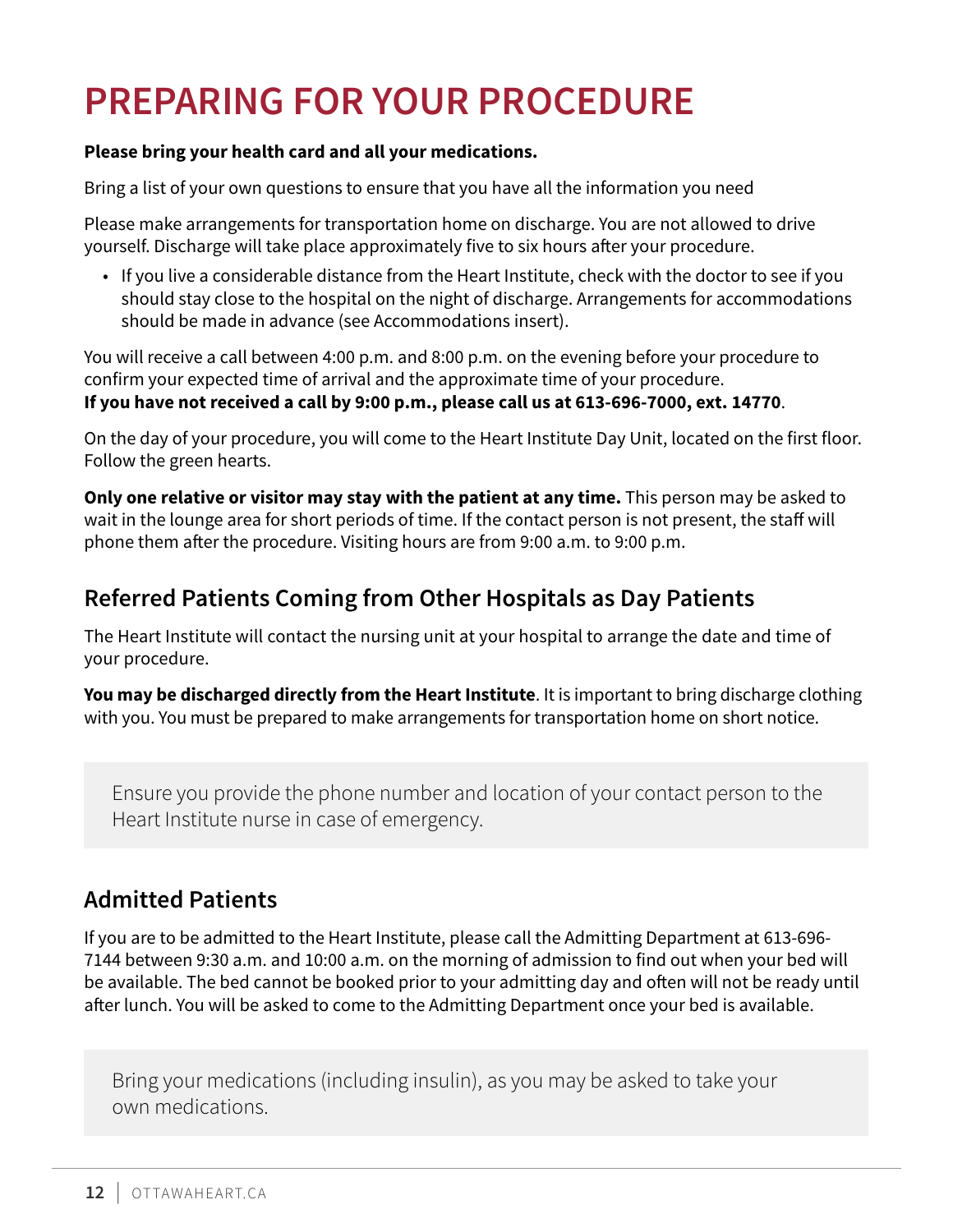## <span id="page-12-0"></span>**For All Patients**

Prior to your procedure:

- A nurse will do an assessment and take your blood pressure and other vital signs.
- A saline lock (intravenous catheter) may be inserted, and blood tests and an ECG may be done.
- Pre-procedure teaching will be done and a video will be available for your viewing.
- You will see the cardiologist performing your procedure.
- Informed consent will be obtained.
- You may eat up to four hours before and drink fluids up to two hours before your procedure.
- A small area on both sides of your groin or on your wrist will be prepped.

## **In the Cardiac Catheterization Lab**

You will be escorted to the waiting area of the Catheterization Lab on foot, in a wheelchair, on a stretcher or in a bed.

#### **BEFORE YOUR PROCEDURE**

After a brief discussion with the nurse, you will be taken into the Catheterization Lab and asked to lie on a special X-ray table. The temperature in the room will be very cold. You will be attached to a heart monitor.

As this is a teaching hospital, there may be other physicians, nurses and lab technologists involved in your procedure. All staff will be wearing gowns, masks and special aprons.

Your groin or wrist will be washed with a cold solution and sterile sheets will be placed over you. It is important that you neither move nor touch the top of the sheets once they are in place. You may be asked to lie with your arms above your head for a period of time. A nurse will be available to assist you.

#### **DURING YOUR PROCEDURE**

You will be given medication to help you relax, but you will be awake during the procedure so that you can follow instructions from the doctor and nurses. The doctor will administer freezing to your groin or wrist. A small catheter will be threaded through a blood vessel up to the heart. A contrast dye will be injected through this catheter to highlight the coronary arteries. Most patients experience a sensation of body warmth as the dye is injected or the urge to empty their bladder.

X-ray pictures will be taken throughout the procedure. The X-ray machine will move over you very close to your body.

During the procedure, you may be asked to take a deep breath and hold it for a few seconds, or to cough. It is not unusual to experience some chest pain. Inform the nurse if you experience any discomfort or have concerns.

The time for the procedure in the lab is usually from 30 to 90 minutes. If your condition is complex, the procedure will be longer.

Due to unforeseen circumstances there may be a lengthy wait in the lab waiting area.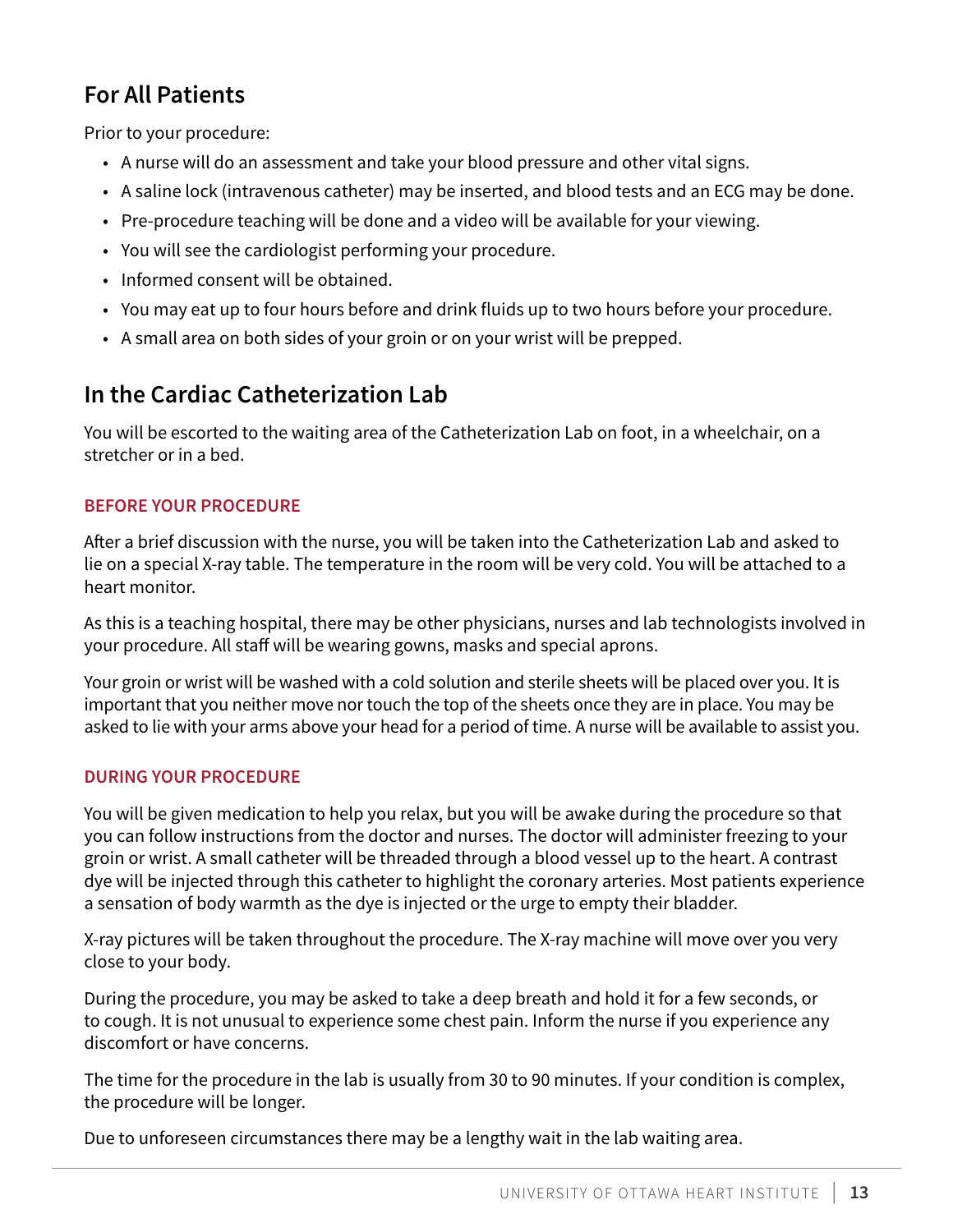## <span id="page-13-0"></span>**FOLLOWING YOUR PROCEDURE**

## **After the Procedure**

You will leave the Catheterization Lab on a stretcher and one of the following will happen:

- **After an angiogram:** The catheter will be removed and a special clamp or manual pressure will be applied.
- **After an angioplasty:** You will be transferred to a unit which specializes in catheter (sheath) removal if a groin insertion was used, or back to the sending unit if the wrist was used.

The nurse will frequently check your pulse, blood pressure, pulses in your feet or wrist, and the puncture site.

#### **1. Following a groin insertion:**

- If the doctor used your groin (femoral artery), you must remain on bed rest for up to six hours after the procedure.
- It is important to keep your head on the pillow and your affected leg straight. You will be reminded frequently to do these two things to avoid bleeding from the puncture site.
- If you experience back discomfort, you can be repositioned with the help of a nurse, keeping your affected leg straight. The head of your bed may be elevated slightly.
- During this time you may sleep, read or rest. You will be given a snack.

#### **2. Following a wrist insertion:**

- If the doctor used your arm (radial artery) you will have a clamp applied to your arm in the lab to prevent bleeding.
- It is important to keep your arm on the pillow and refrain from twisting your wrist. You may move your fingers. Your nurse will be available to assist you while the clamp is in place.
- During this time you may sleep, read or rest. You will be given a snack.

You will be encouraged to drink fluids so the dye will flush out through your kidneys. You will be encouraged to walk around during the hour before discharge.

You must have someone pick you up at the hospital and drive you home. it is preferable that someone stay with you overnight on the day you go home. If this is a problem, tell your cardiologist or inform the Wait List Management Office at 613-696-7061.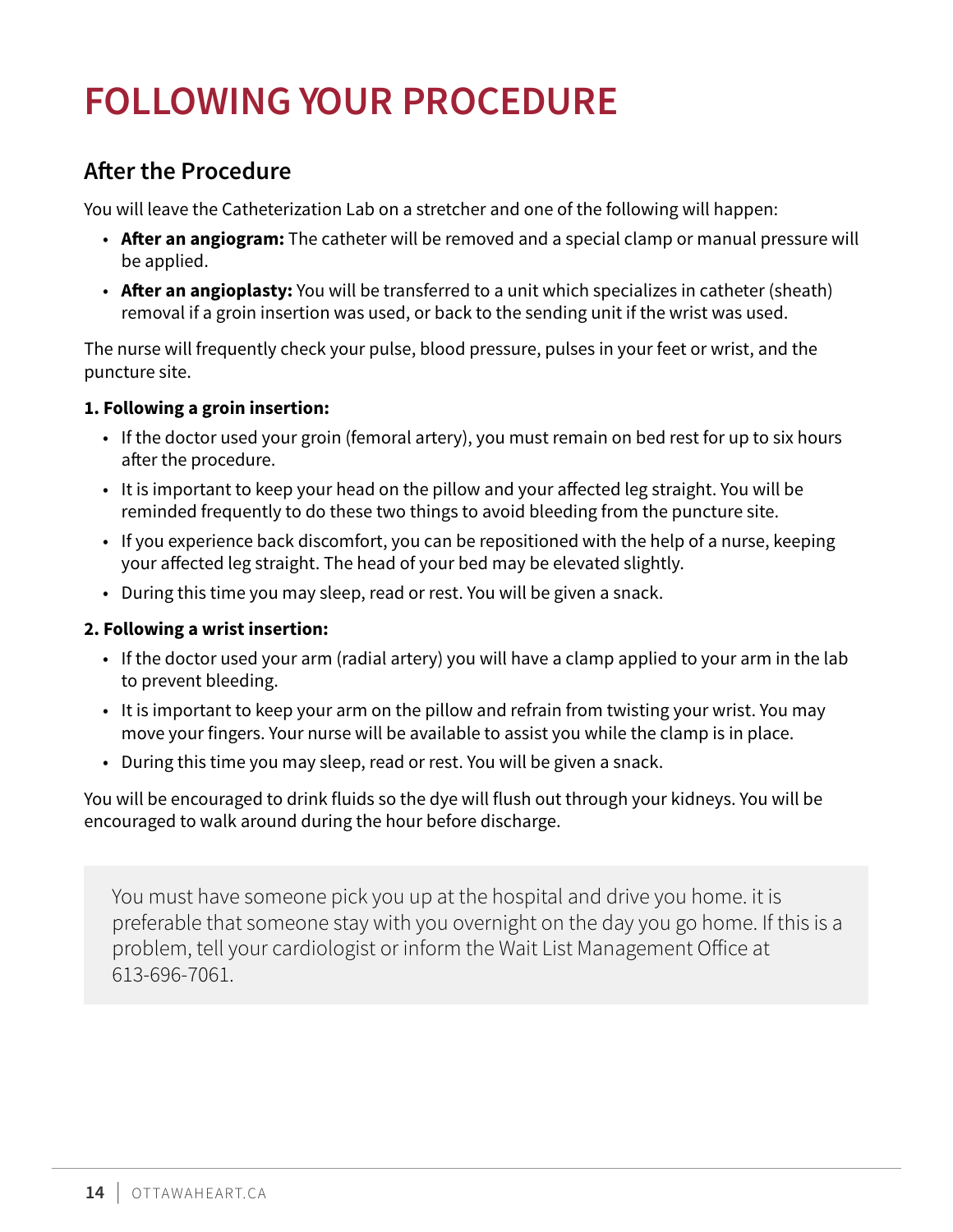## <span id="page-14-0"></span>**Results of Your Procedure**

Prior to your discharge, the doctor will review your results and treatment options. In general, there are three treatment options for coronary artery disease: medical therapy, angioplasty or coronary artery bypass surgery. The most appropriate treatment will be discussed with you by your physician. A copy of the results of the angiogram will be made available to your referring cardiologist or your family doctor.

Your doctor will use this picture of a heart to show you what was done during your procedure.

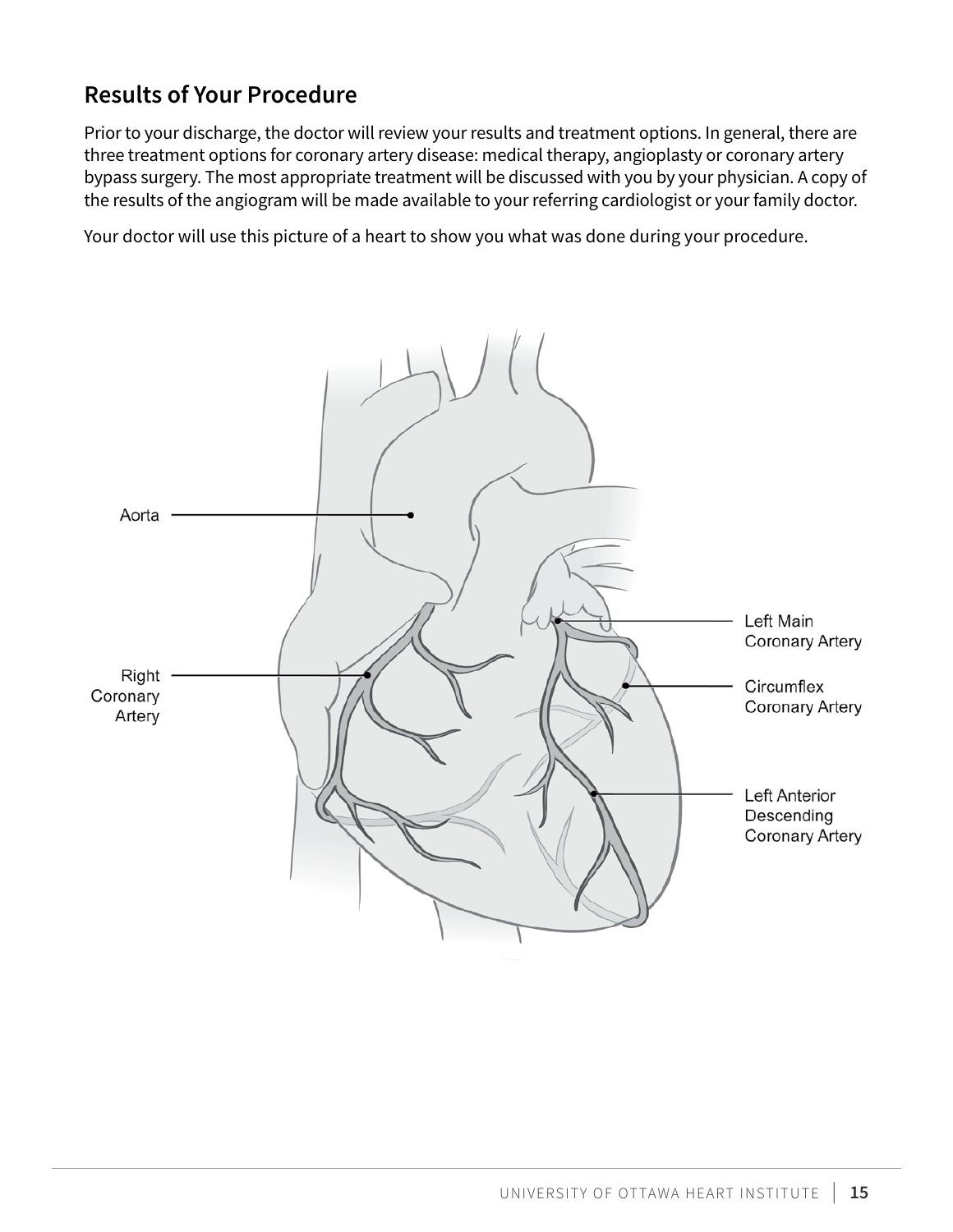## **Discharge Instructions for Angioplasty or Angiogram**

### **(Femoral (Groin) and Radial (Wrist) Insertion)**

<span id="page-15-0"></span>

| Procedure:      | Date: |
|-----------------|-------|
| Insertion site: |       |

#### **Day of Procedure**

Please note any bruising or discoloration at the insertion site. A certain amount of bruising, stiffness or soreness is expected. A small bruise or lump at the procedure site is normal and will likely go away on its own. Some numbness or tingling in the affected limb immediately after the test is normal. Numbness and tingling should disappear by the time you are ready for discharge.

#### **Discharge Procedure**

Prior to discharge the nurse will remove the saline lock, provide a return appointment if necessary and a prescription.

#### **Returning to Another Hospital**

If you have been transferred from another hospital, return arrangements will be made for you. Transfer times depend on your recovery period as well as the availability of ambulances.

#### **Going Home**

YOU MUST NOT DRIVE HOME YOURSELF. You should make arrangements to be driven home by a relative or friend. If such an arrangement is not possible, a taxi may be acceptable if approved by your physician.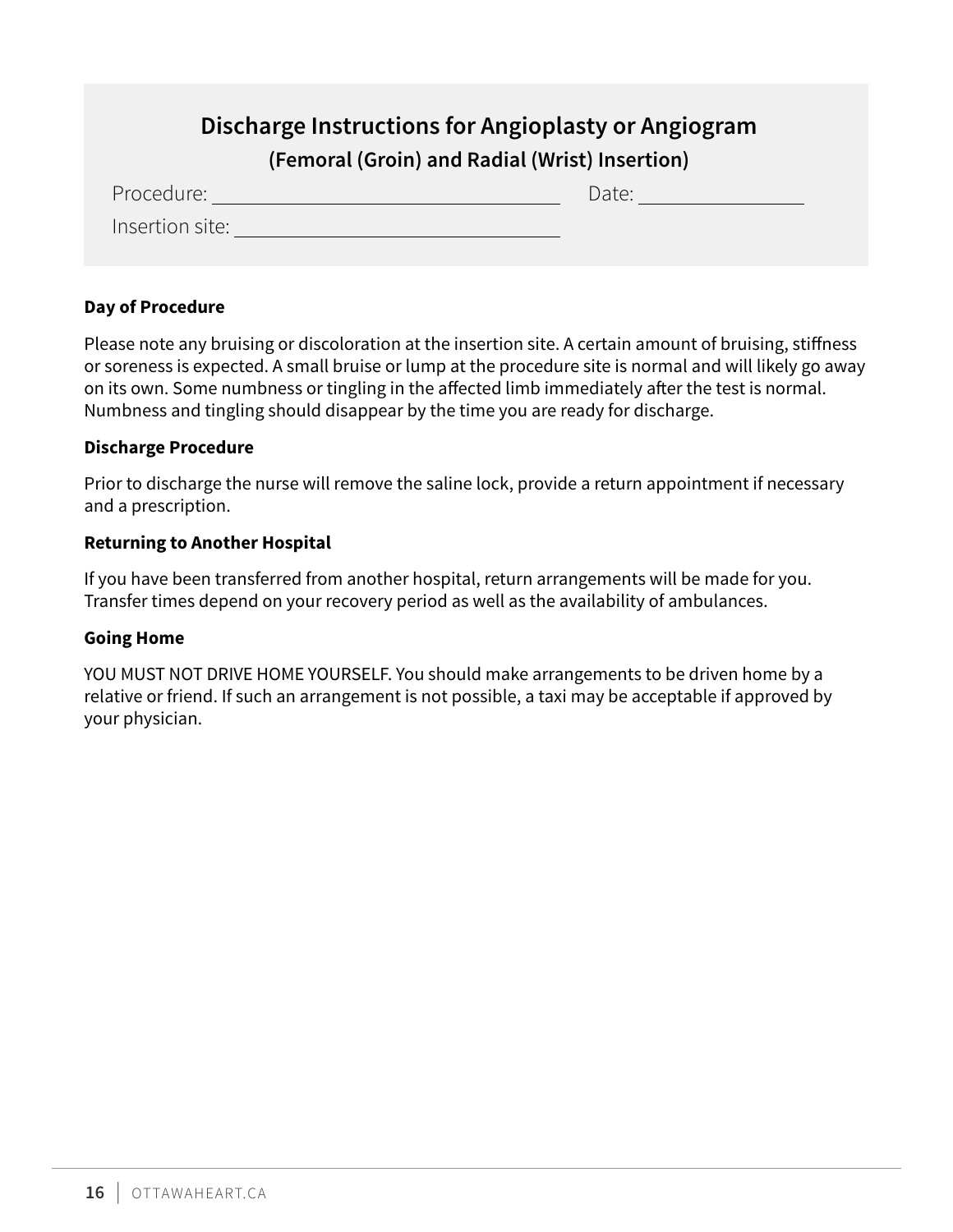## <span id="page-16-0"></span>**Daily Activity Guidelines**

#### **ACTIVITY**

If you are discharged on the same day as your test, once home, you should take it easy and rest. On the day following the test, you may gradually begin to resume normal activities.

#### **1. Groin (femoral) insertion**

- Limit the amount of stair climbing as much as possible. Try to climb stairs only once on the day of your procedure.
- Do not lift anything heavier than 10 lbs. (4.5 kg) within 48 hours of your procedure.
- Apply pressure to your groin if you have to sneeze or cough hard within 48 hours of your procedure. The easiest way to apply pressure is to make a fist and place it firmly on the groin area over the dressing.

#### **2. Wrist (radial) insertion**

- Do not use the affected arm to lift anything heavier than 10 lbs. (4.5 kg) within 48 hours of your procedure. Avoid vigorous wrist movements of the affected arm.
- You may elevate your arm on a pillow to help prevent swelling.

#### **RETURNING TO WORK**

You must discuss your return to work with your doctor. If you have a job that involves mostly sitting, you may be able to return to work a few days following discharge. If your work is active, involving a great deal of movement, you may be advised to stay off work for a longer period.

#### **DRIVING**

#### **Before discharge, be sure to talk to your doctor about when you may start driving again**.

Do not drive or operate any motorized vehicle within 48 hours of your procedure. Additional driving restrictions (two days to one week) may apply following such procedures. The restrictions may be extended if you have had a heart attack.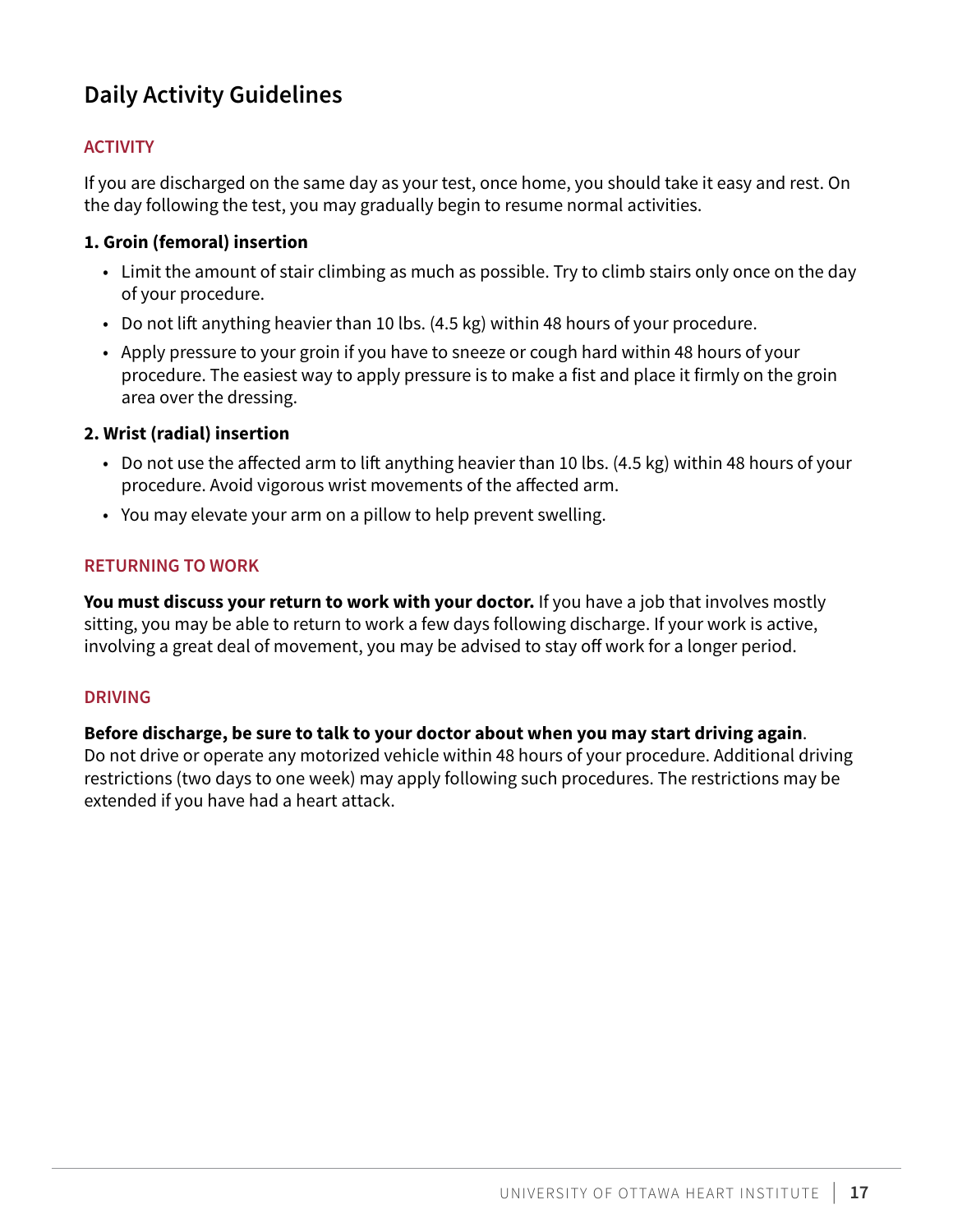## <span id="page-17-0"></span>**Care of Insertion Site**

#### **DRESSING**

- You may remove the clear dressing or bandage on the day after the procedure and replace it with a new dressing.
- A small amount of dried blood on the old dressing and insertion site is normal.
- You may take a shower on the day after your test, but do not allow the dressing to stay wet.
- Do not take a tub bath within 48 hours of your test.
- You may reapply a dry dressing for a few more days in order to keep the skin clean and reduce the risk of trauma or infection. The dressing may be removed 72 hours after the procedure.
- Try to avoid wearing tight or restrictive clothing over the insertion site.

#### **INSERTION SITE**

Examine the insertion site each day and notify your physician if any of the following develops:

- An expanding lump or persistent area of redness and warmth
- Yellow drainage from the insertion site
- Increasing numbness in the leg, hand, wrist or arm
- Severe discomfort at the insertion site

Mild discomfort at the insertion site or in the forearm is normal and may be treated with Tylenol or the application of a warm, dry towel.

#### **DIET**

- You should try to drink more fluid than usual in the 48 hours after your procedure. This will help your kidneys flush the dye from your system.
- You may resume your usual diet after discharge.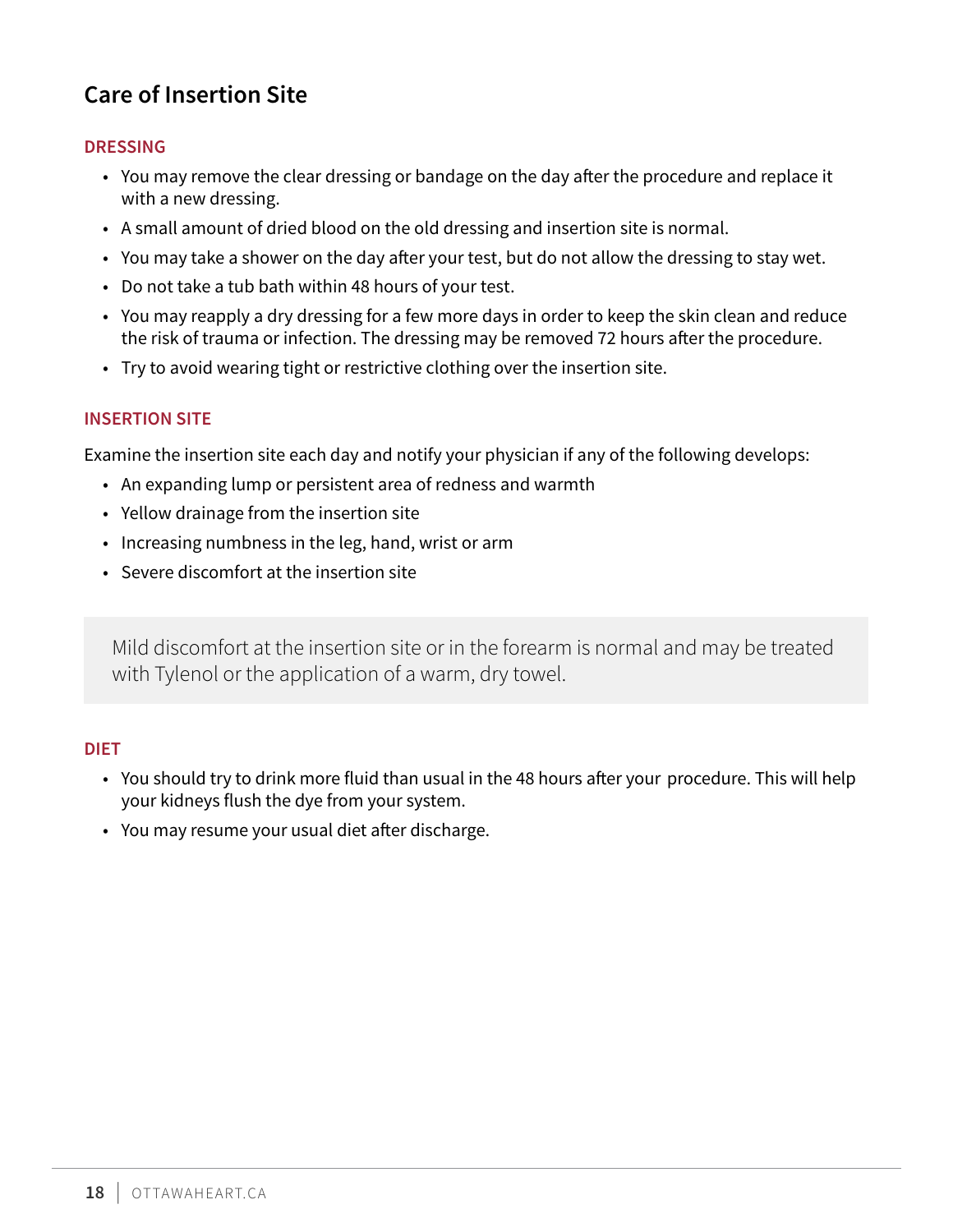#### <span id="page-18-0"></span>**BLEEDING**

If there is a small amount of bleeding at the puncture site:

- For a wrist site, sit down immediately and apply firm pressure to your wrist with your fingers for 10 minutes.
- For a groin site, lie down and apply pressure to your groin using a fist placed firmly on the groin area over the bandage.

If the bleeding stops, stay still and keep the affected leg or wrist immobile for two hours.

If recurrent bleeding occurs, notify your physician as soon as possible.

• If you are unsure as to what action you should take, phone 613-696-7000, press 0 and ask to speak with the cardiology nursing co-coordinator.

If the **bleeding does not stop** or if there is a **large amount** of bleeding:

- CALL 9-1-1 IMMEDIATELY. DO NOT DRIVE YOURSELF TO THE HOSPITAL.
- Lie down and place firm pressure on the insertion site until help arrives.

### **Medications**

### **MEDICATIONS AFTER YOUR ANGIOPLASTY**

If your cardiologist has placed a stent in your artery, you will need to stay on the medication **Plavix®**. These stents are very effective in reducing the risk of artery renarrowing. It is very important that you take the two blood thinners, **aspirin** and **Plavix<sup>®</sup> or ticagrelor**, as prescribed by your doctor to reduce the risk of blood clots forming on these stents. You must **not** stop these medications without consulting your cardiologist.

Discuss any medication issues with your doctor prior to discharge.

If you normally take antacids, discuss this with your doctor. Antacids may interfere with some medications.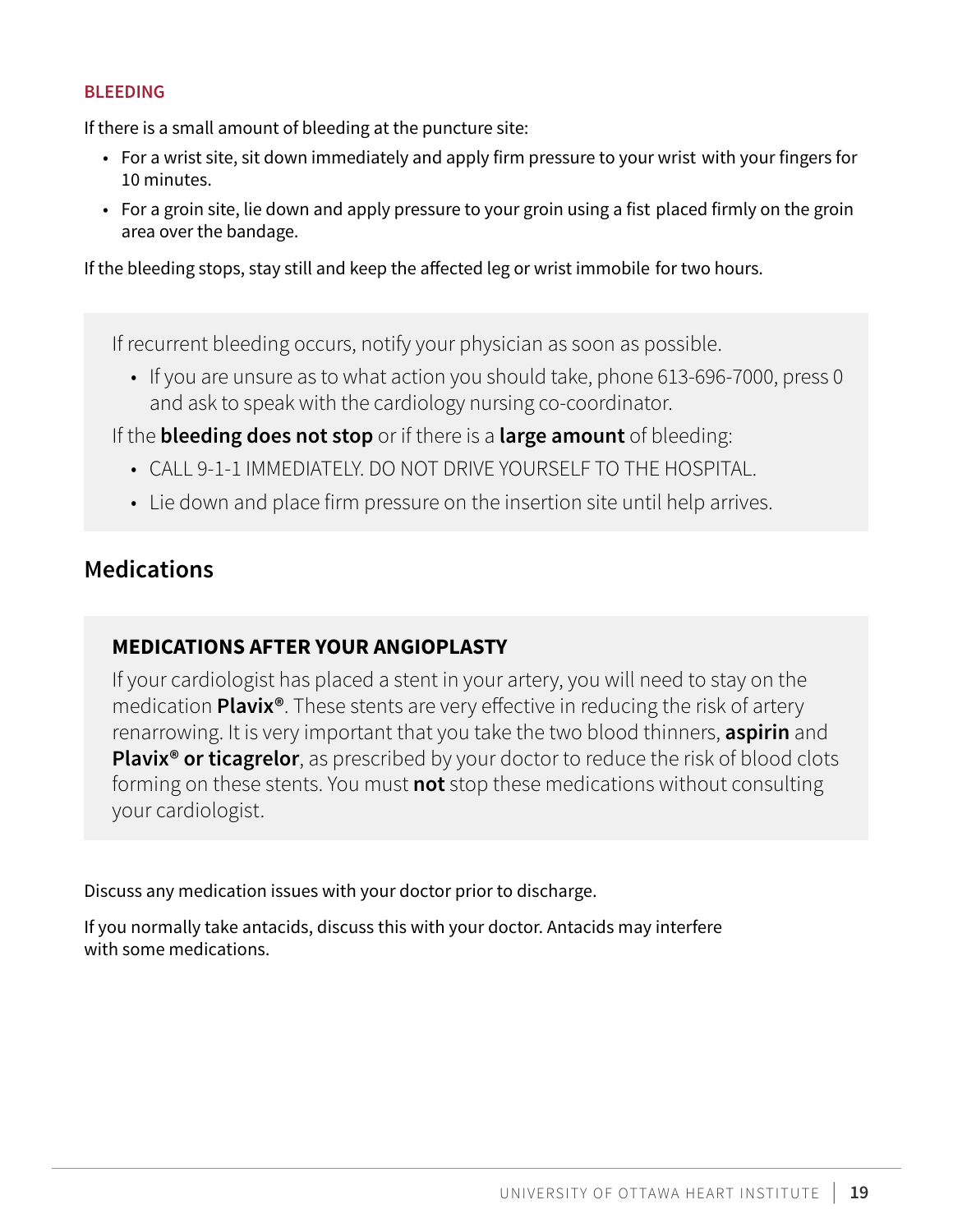<span id="page-19-0"></span>See the following chart for general information about some common heart medications. For more detailed information about your specific medications, ask your pharmacist.

| <b>TYPE OF</b><br><b>MEDICINE</b>                                                | <b>NAMES OF</b><br><b>MEDICATION</b>                                                                                                                                                                                                                                                                                                               | <b>HOW</b><br><b>MEDICATION</b><br><b>WORKS</b>                                                                                                                                                          | <b>POTENTIAL SIDE</b><br><b>EFFECTS</b>                                                                                                                |
|----------------------------------------------------------------------------------|----------------------------------------------------------------------------------------------------------------------------------------------------------------------------------------------------------------------------------------------------------------------------------------------------------------------------------------------------|----------------------------------------------------------------------------------------------------------------------------------------------------------------------------------------------------------|--------------------------------------------------------------------------------------------------------------------------------------------------------|
| Antiplatelets                                                                    | ASA (Aspirin®, ECASA)<br>Clopidogrel (Plavix®)<br>Prasugrel (Effient <sup>®</sup> )<br>Ticagrelor (Brilinta®)                                                                                                                                                                                                                                      | • Helps prevent<br>blood clots<br>in injured<br>coronary<br>arteries<br>• Helps prevent<br>blood clots<br>on stents<br>(clopidogrel,<br>prasugrel)<br>• Decreases the<br>risk of future<br>heart attacks | • Increased risk of<br>bleeding & bruising<br>• Stomach upset<br>(nausea, diarrhea,<br>heartburn)<br>Shortness of<br>breath(Ticagrelor)                |
|                                                                                  | NEVER STOP OR CHANGE YOUR ANTIPLATELET MEDICATIONS<br>UNLESS YOU HAVE BEEN INSTRUCTED TO DO SO BY YOUR CARDIOLOGIST                                                                                                                                                                                                                                |                                                                                                                                                                                                          |                                                                                                                                                        |
| <b>ACE Inhibitors</b><br>(Angiotensin<br><b>Converting Enzyme</b><br>Inhibitors) | Benazepril (Lotensin <sup>®</sup> )<br>Captopril (Capoten <sup>®</sup> )<br>Cilazapril (Inhibace®)<br>Enalapril (Vasotec <sup>®</sup> )<br>Fosinopril (Monopril <sup>®</sup> )<br>Lisinopril (Zestril <sup>®</sup> ,<br>Prinivil <sup>®</sup> )<br>Perindopril (Coversyl®)<br>Quinapril (Accupril®)<br>Ramipril (Altace®)<br>Trandolapril (Mavik®) | • Widens blood<br>vessels and<br>lowers blood<br>pressure<br>• Decreases the<br>risk of future<br>heart attacks<br>Maintains the<br>heart's shape<br>promoting<br>normal function                        | • Cough<br>Dizziness,<br>lightheadedness<br>Increased<br>potassium level in<br>blood<br>• Swelling of lips/<br>face/throat (rare) -<br><b>Call 911</b> |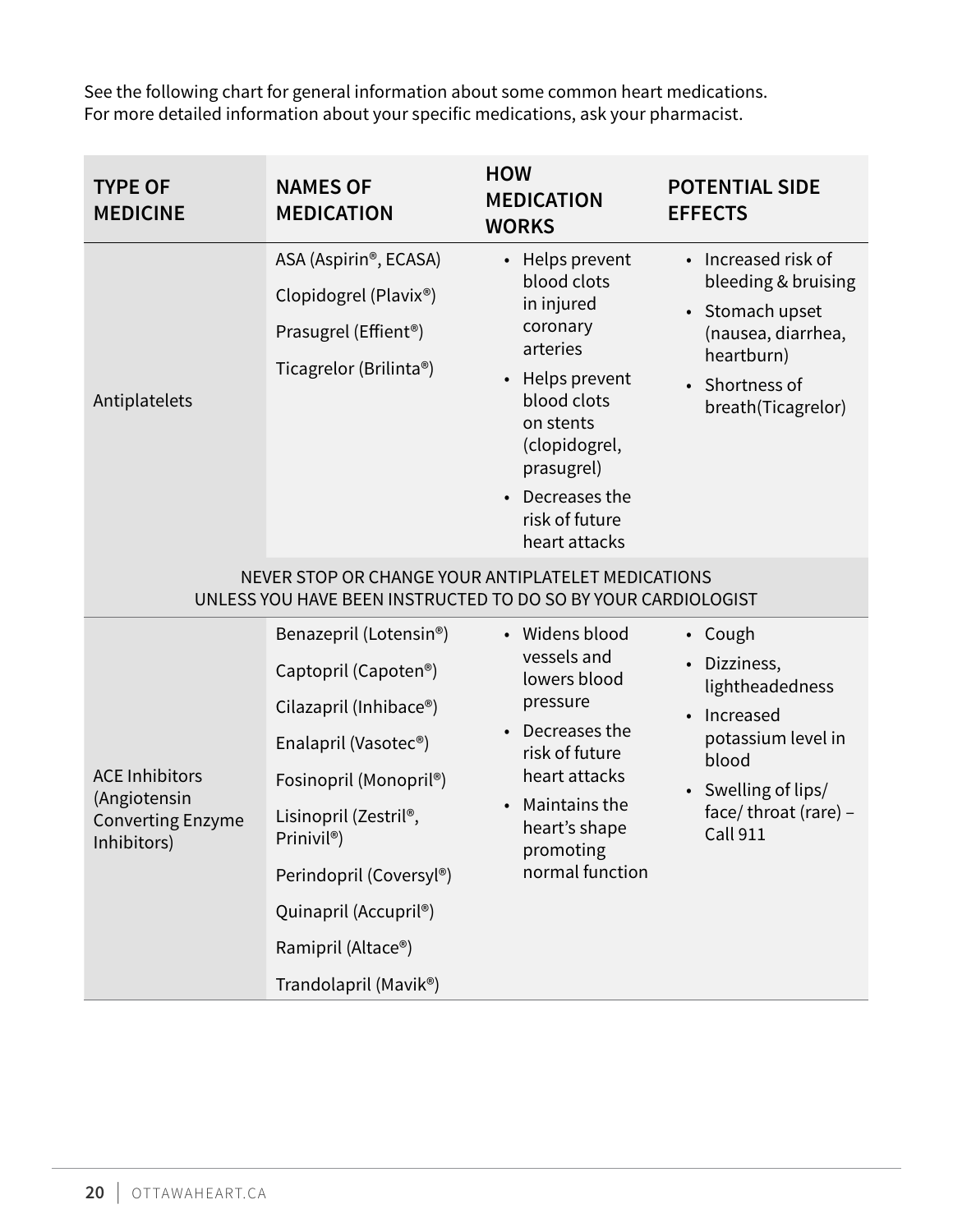| <b>TYPE OF</b><br><b>MEDICINE</b> | <b>NAMES OF</b><br><b>MEDICATION</b>                                                                                                                                                                                                                                                                                                                                              | <b>HOW</b><br><b>MEDICATION</b><br><b>WORKS</b>                                                                                                                                                         | <b>POTENTIAL SIDE</b><br><b>EFFECTS</b>                                                                  |
|-----------------------------------|-----------------------------------------------------------------------------------------------------------------------------------------------------------------------------------------------------------------------------------------------------------------------------------------------------------------------------------------------------------------------------------|---------------------------------------------------------------------------------------------------------------------------------------------------------------------------------------------------------|----------------------------------------------------------------------------------------------------------|
| <b>Beta Blockers</b>              | Acebutolol (Rhotral®,<br>Sectral <sup>®</sup> )<br>Atenolol (Tenormin <sup>®</sup> )<br>Bisoprolol (Monocor <sup>®</sup> )<br>Carvedilol (Coreg <sup>®</sup> )<br>Labetalol (Trandate®)<br>Metoprolol (Betaloc <sup>®</sup> ,<br>Lopressor <sup>®</sup> )<br>Nadolol (Corgard®)<br>Pindolol (Visken <sup>®</sup> )<br>Propranolol (Inderal®)<br>Timolol (Blocadren <sup>®</sup> ) | Lowers blood<br>pressure and<br>heart rate<br>• Helps prevent<br>angina<br>Improves heart<br>function<br>• Slows down<br>irregular heart<br>rhythms<br>Decreases the<br>risk of future<br>heart attacks | • Fatigue/tiredness<br>Dizziness,<br>$\bullet$<br>lightheadedness<br>Depression<br>Wheezing<br>$\bullet$ |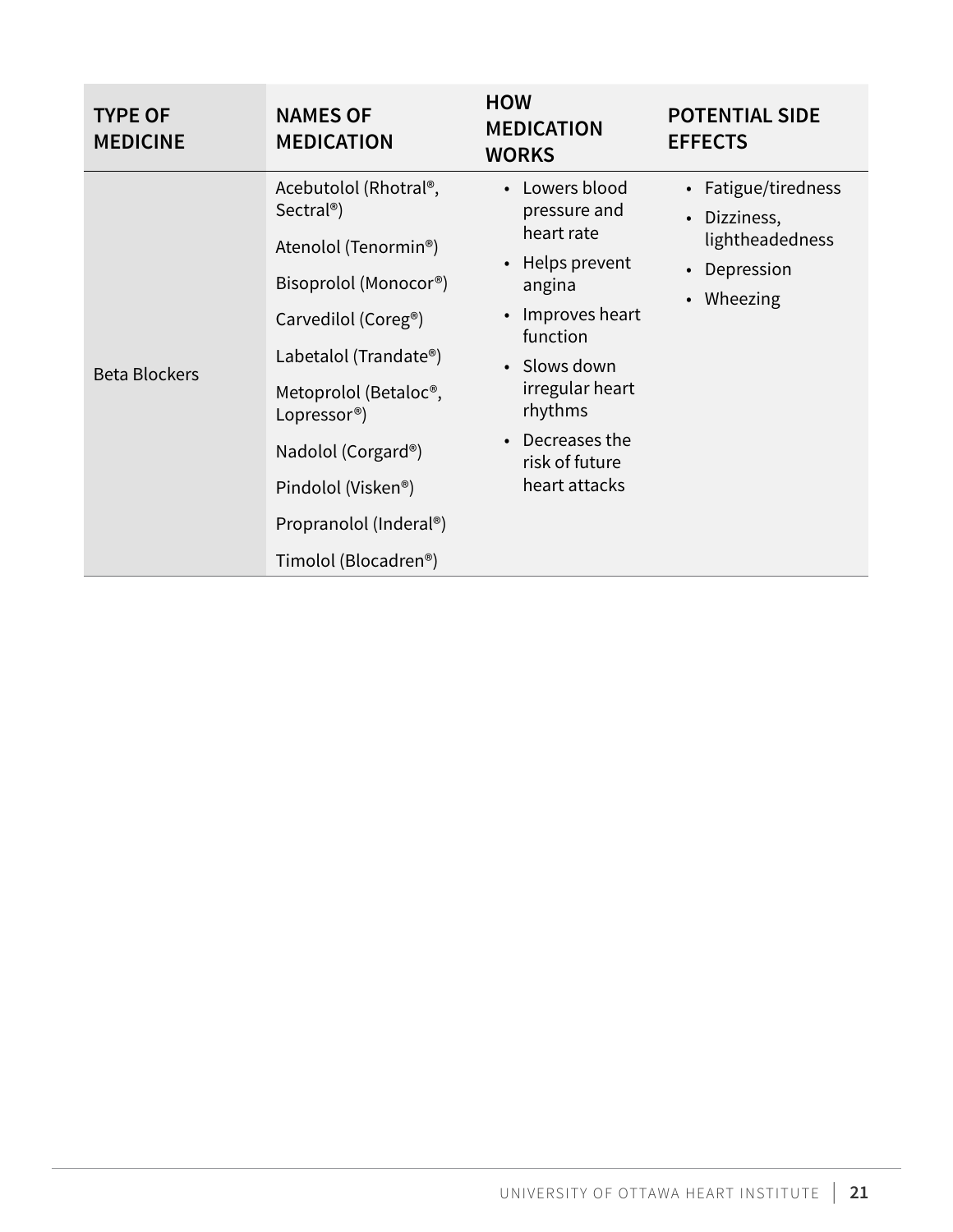| <b>TYPE OF</b><br><b>MEDICINE</b>      | <b>NAMES OF</b><br><b>MEDICATION</b>                                                                                                                                               | <b>HOW</b><br><b>MEDICATION</b><br><b>WORKS</b>                                                 | <b>POTENTIAL SIDE</b><br><b>EFFECTS</b>                                                                                                     |
|----------------------------------------|------------------------------------------------------------------------------------------------------------------------------------------------------------------------------------|-------------------------------------------------------------------------------------------------|---------------------------------------------------------------------------------------------------------------------------------------------|
| Cholesterol<br>Lowering<br>Medications | <b>Statins</b><br>Atorvastatin (Lipitor®)<br>Lovastatin (Mevacor <sup>®</sup> )<br>Pravastatin (Pravachol®)<br>Rosuvastatin (Crestor®)<br>Simvastatin (Zocor®)                     | <b>Lowers LDL</b><br>("bad")<br>cholesterol<br>Decreases the<br>risk of future<br>heart attacks | • Constipation, gas<br>Indigestion<br>$\bullet$<br>Mild decrease in<br>liver function<br>Muscle pain -<br>$\bullet$<br>Notify doctor        |
|                                        | <b>Cholesterol Absorption</b><br><b>Inhibitors</b><br>Ezetimibe (Ezetrol <sup>®</sup> )                                                                                            | • Usually used<br>with a statin<br>to lower<br>LDL ("bad")<br>cholesterol                       | • Diarrhea<br>• Mild decrease in<br>liver function<br>$\bullet$ Muscle pain -<br>Notify doctor                                              |
|                                        | <b>PCSK9 Inhibitors</b><br>Alirocumab (Praluent <sup>®</sup> )<br>Evolocumab (Repatha®)                                                                                            | • Usually used<br>with a statin<br>to lower<br>LDL ("bad")<br>cholesterol                       | • Redness or swelling<br>at the injection site                                                                                              |
|                                        | <b>Fibrates</b><br>Bezafibrate (Bezalip<br>$SR^{\circledR}$<br>Fenofibrate (Lipidil EZ®,<br>Lipidil Micro <sup>®</sup> , Lipidil<br>$Supra^{\circledcirc}$<br>Gemfibrozil (Lopid®) | Lowers<br>triglycerides                                                                         | • Rash<br>• Stomach upset<br>(nausea, vomiting,<br>diarrhea, gas)<br>• Mild decrease in<br>liver function<br>Muscle pain -<br>Notify doctor |
|                                        | Niacin (Niaspan®)                                                                                                                                                                  | Increases<br>HDL ("good")<br>cholesterol<br>Lowers<br>triglycerides                             | Flushing<br>Mild decrease in<br>liver function                                                                                              |
|                                        | <b>Bile Acid Binders</b><br>Cholestyramine<br>(Questran <sup>®</sup> )<br>Colestipol (Colestid®)                                                                                   | Mildly lowers<br>LDL ("bad")<br>cholesterol                                                     | Constipation<br>$\bullet$<br>Nausea<br>$\bullet$<br><b>Bloating</b>                                                                         |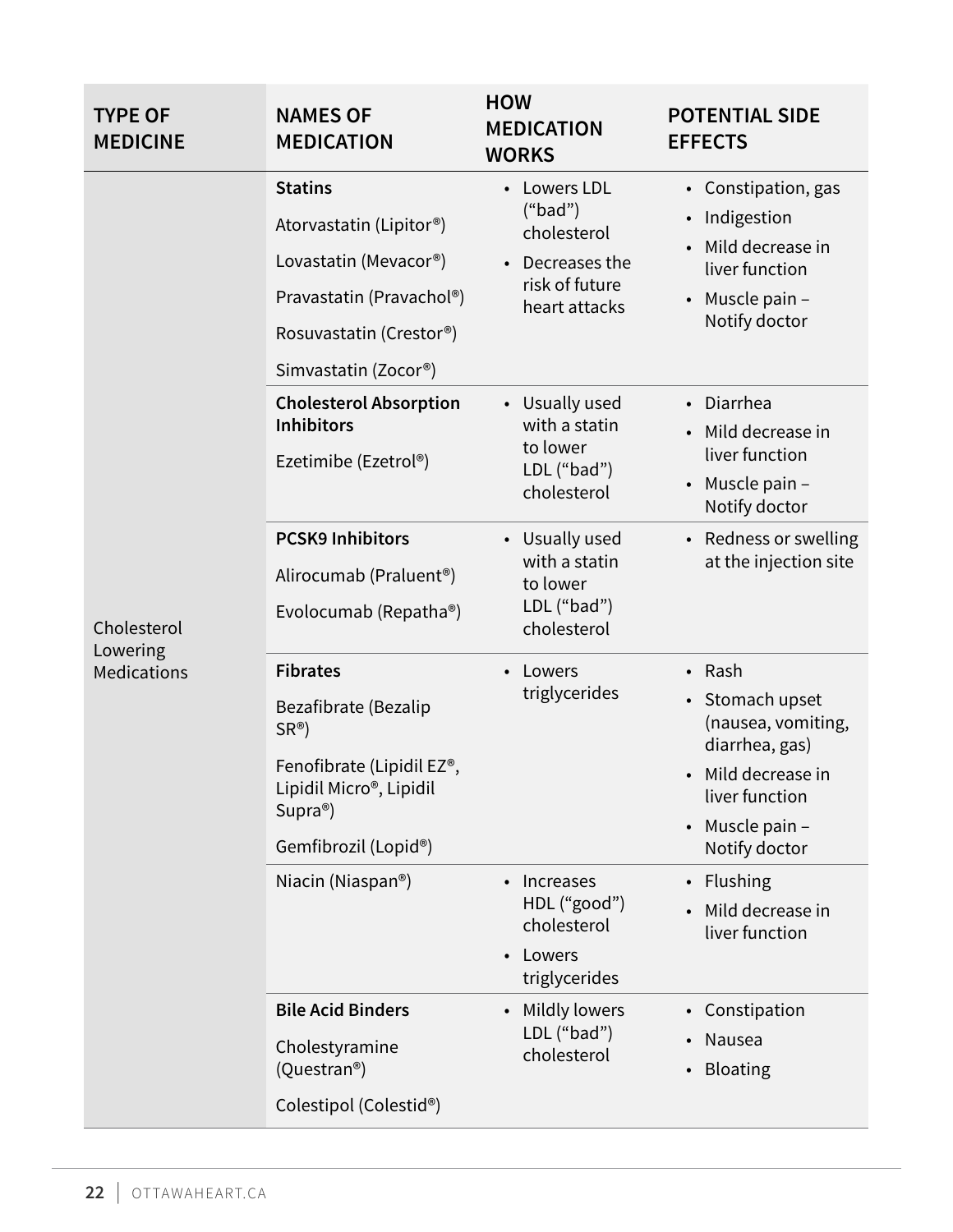| <b>TYPE OF</b><br><b>MEDICINE</b>                                                                    | <b>NAMES OF</b><br><b>MEDICATION</b>                                                                                                                                                                                                       | <b>HOW</b><br><b>MEDICATION</b><br><b>WORKS</b>                                                                                                                                                                                                                       | <b>POTENTIAL SIDE</b><br><b>EFFECTS</b>                                                                                                                             |
|------------------------------------------------------------------------------------------------------|--------------------------------------------------------------------------------------------------------------------------------------------------------------------------------------------------------------------------------------------|-----------------------------------------------------------------------------------------------------------------------------------------------------------------------------------------------------------------------------------------------------------------------|---------------------------------------------------------------------------------------------------------------------------------------------------------------------|
| <b>Nitrates</b>                                                                                      | <b>Isosorbide Dinitrate</b><br>(ISDN, Isordil <sup>®</sup> )<br>Isosorbide Mononitrate<br>$(Imdur^*)$<br>Nitroglycerin spray<br>(Nitrolingual <sup>®</sup> )<br>Nitroglycerin patch<br>(NitroDur®, Minitran®,<br>Trinipatch <sup>®</sup> ) | • Improves<br>blood flow to<br>the heart by<br>widening the<br>blood vessels<br>Helps prevent<br>$\bullet$<br>angina (patch<br>and tablets)<br>Stops angina<br>(spray)                                                                                                | • Headache<br>Skin irritation at<br>application site<br>(patch)<br>Lightheadedness<br>(spray)                                                                       |
| Angiotensin II<br><b>Receptor Blockers</b><br>(ARBs)                                                 | Candesartan (Atacand®)<br>Irbesartan (Avapro®)<br>Losartan (Cozaar <sup>®</sup> )<br>Olmesartan (Olmetec <sup>®</sup> )<br>Telmisartan (Micardis <sup>®</sup> )<br>Valsartan (Diovan <sup>®</sup> )                                        | • Widens blood<br>vessels & lowers<br>blood pressure<br>Decreases the<br>$\bullet$<br>risk of future<br>heart attacks<br>• Alternative to<br><b>ACE</b> inhibitors                                                                                                    | • Dizziness,<br>lightheadedness<br>• Headache<br>Increased<br>potassium level in<br>blood                                                                           |
| <b>Neutral</b><br>Endopeptidase<br>Inhibitor /<br>Angiotensin II<br><b>Receptor Blocker</b><br>(ARB) | Sacubitril / Valsartan<br>(Entresto®)                                                                                                                                                                                                      | • Widens blood<br>vessels & lowers<br>blood pressure<br>Removes<br>$\bullet$<br>excess water by<br>increasing urine<br>production<br>Decreases<br>$\bullet$<br>the risk of<br>hospitalization<br>due to heart<br>failure<br>• Alternative to<br><b>ACE</b> inhibitors | • Cough<br>Dizziness,<br>$\bullet$<br>lightheadedness<br>Increased<br>potassium level in<br>blood<br>• Swelling of lips/<br>face/throat (rare) -<br><b>Call 911</b> |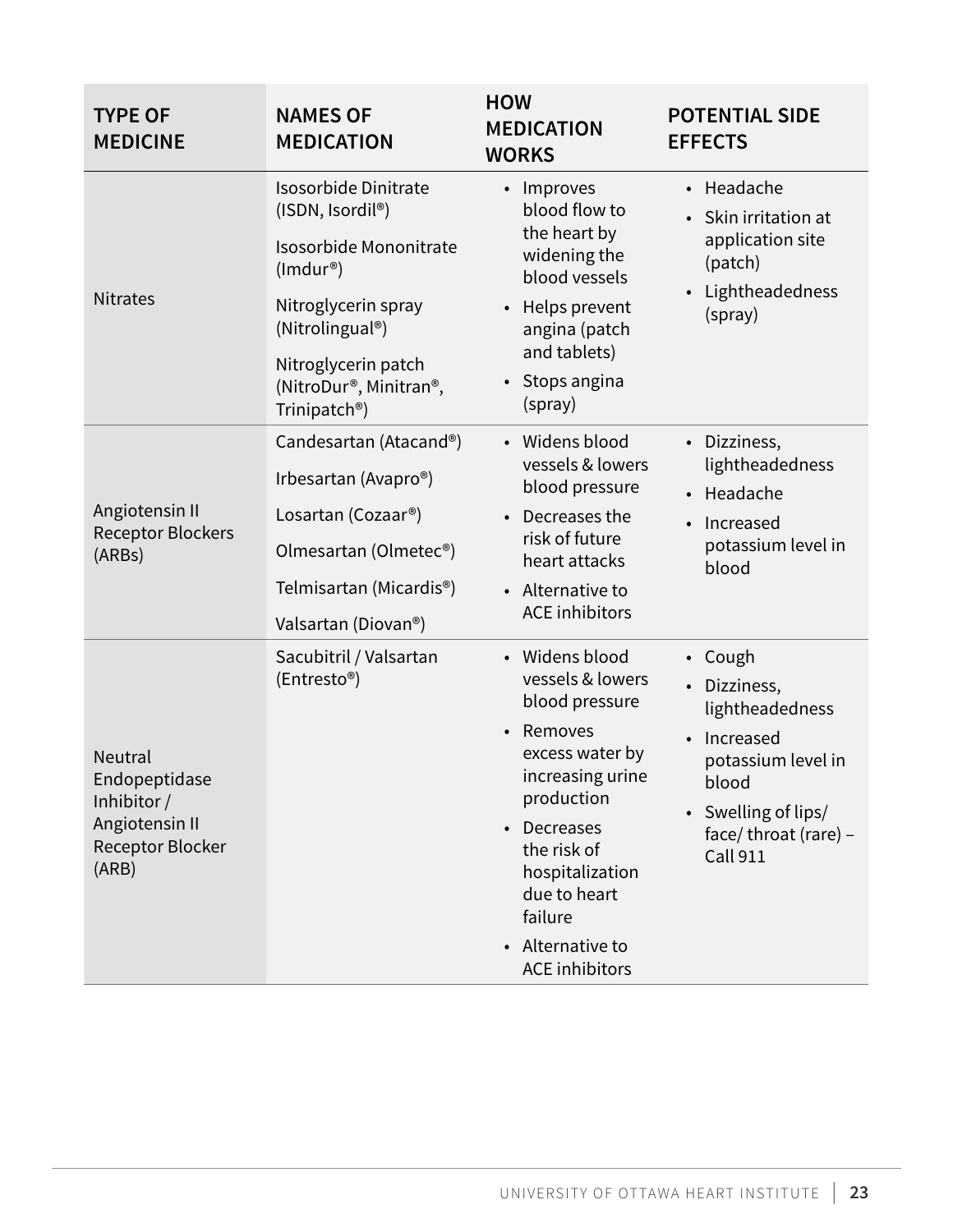| <b>TYPE OF</b><br><b>MEDICINE</b>  | <b>NAMES OF</b><br><b>MEDICATION</b>                                                                                                                                                          | <b>HOW</b><br><b>MEDICATION</b><br><b>WORKS</b>                                                                                                                                           | <b>POTENTIAL SIDE</b><br><b>EFFECTS</b>                                                                      |
|------------------------------------|-----------------------------------------------------------------------------------------------------------------------------------------------------------------------------------------------|-------------------------------------------------------------------------------------------------------------------------------------------------------------------------------------------|--------------------------------------------------------------------------------------------------------------|
| Calcium Channel<br><b>Blockers</b> | Amlodipine (Norvasc®)<br>Felodipine (Plendil®,<br>Renedil <sup>®</sup> )<br>Nifedipine (Adalat XL®)<br>Diltiazem (Cardizem<br>CD <sup>®</sup> , Tiazac <sup>®</sup> )<br>Verapamil (Isoptin®) | • Lowers blood<br>pressure<br>• Lowers heart<br>rate (diltiazem,<br>verapamil)<br>• Helps prevent<br>angina<br>Slows irregular<br>$\bullet$<br>heart rhythms<br>(diltiazem,<br>verapamil) | • Dizziness,<br>lightheadedness<br>Fatigue/tiredness<br>Headache<br>$\bullet$<br>Swelling of ankles/<br>feet |
| <b>Diuretics</b><br>(Water Pills)  | <b>Ethacrynic Acid</b><br>(Edecrin®)<br>Furosemide (Lasix®)<br>Hydrochlorothiazide<br>(HCTZ, HydroDiuril®)<br>Metolazone (Zaroxolyn®)                                                         | • Removes<br>excess water by<br>increasing urine<br>production<br>• Reduces<br>swelling in legs<br>and ankles                                                                             | • Dizziness/<br>lightheadedness<br>• Decreased<br>potassium level in<br>blood<br>• Gout                      |
| Potassium<br>Supplement            | Potassium Chloride<br>(Slow K®, K-Dur®)                                                                                                                                                       | • Replaces<br>potassium in<br>blood                                                                                                                                                       | Nausea/vomiting<br>$\bullet$                                                                                 |
| Anticoagulants                     | Apixaban (Eliquis <sup>®</sup> )<br>Dabigatran (Pradaxa®)<br>Edoxaban (Lixiana®)<br>Rivaroxaban (Xarelto <sup>®</sup> )<br>Warfarin (Coumadin <sup>®</sup> )                                  | • Helps prevent<br>blood clots<br>from forming or<br>getting bigger                                                                                                                       | • Increased risk<br>of bleeding and<br>bruising                                                              |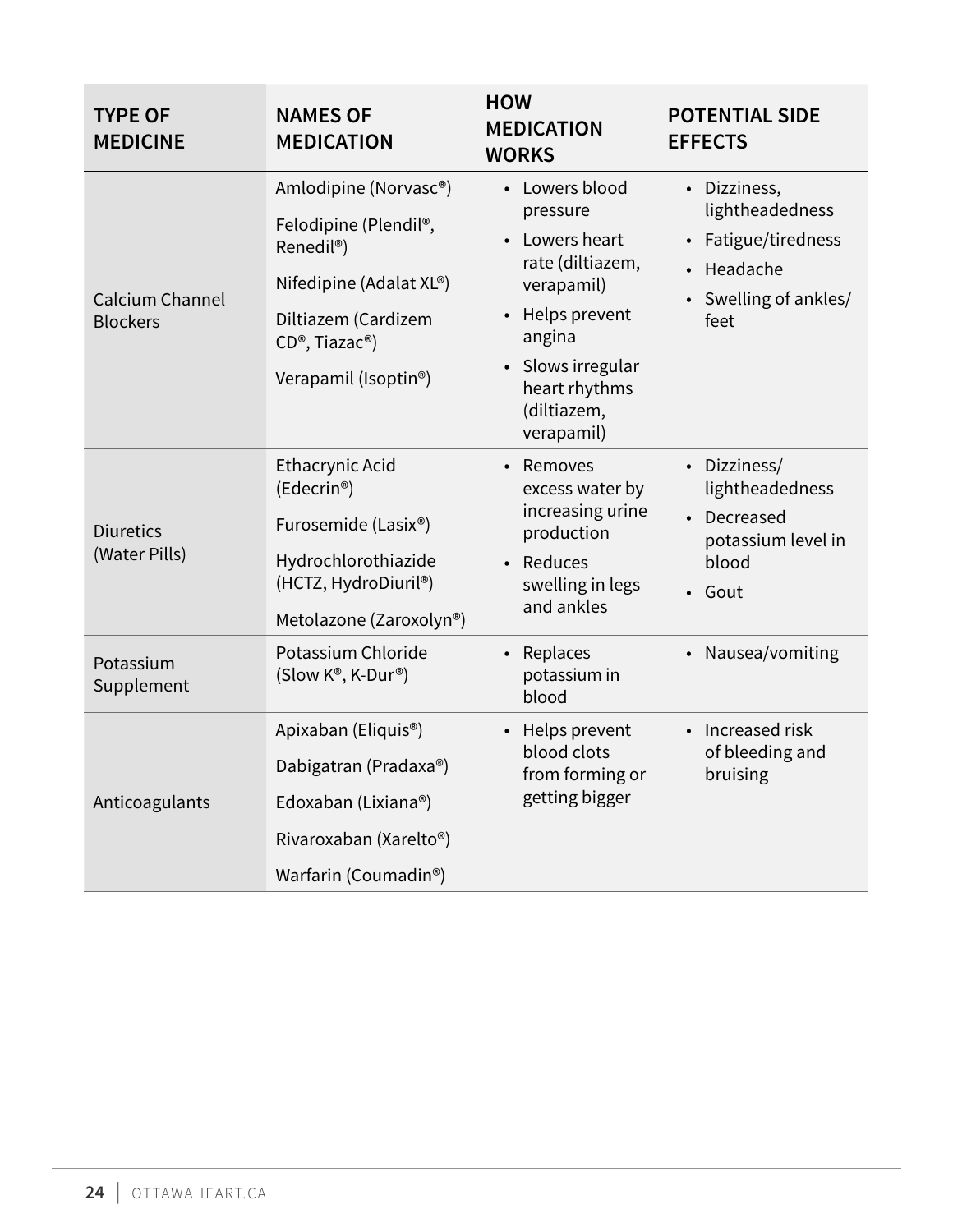| <b>TYPE OF</b><br><b>MEDICINE</b> | <b>NAMES OF</b><br><b>MEDICATION</b>                      | <b>HOW</b><br><b>MEDICATION</b><br><b>WORKS</b>            | <b>POTENTIAL SIDE</b><br><b>EFFECTS</b>                          |
|-----------------------------------|-----------------------------------------------------------|------------------------------------------------------------|------------------------------------------------------------------|
|                                   | Amiodarone                                                |                                                            | Nausea/vomiting<br>$\bullet$                                     |
|                                   | (Cordarone®)                                              |                                                            | Skin may burn<br>$\bullet$<br>more easily under<br>the sun       |
|                                   |                                                           |                                                            | • Sun exposed skin<br>may turn bluish grey                       |
| Anti-arrhythmics                  |                                                           |                                                            | • Thyroid<br>abnormality                                         |
|                                   |                                                           | Makes the heart<br>beat more<br>regularly                  | Decrease in liver<br>$\bullet$<br>function                       |
|                                   |                                                           |                                                            | • Lung damage (rare)                                             |
|                                   | Dronedarone (Multaq®)                                     |                                                            | • Nausea/vomiting                                                |
|                                   |                                                           |                                                            | Diarrhea<br>$\bullet$                                            |
|                                   | Sotalol (Sotacor®)                                        |                                                            | • Fatigue/tiredness                                              |
|                                   |                                                           |                                                            | Dizziness,<br>$\bullet$<br>lightheadedness                       |
|                                   |                                                           |                                                            | Depression<br>$\bullet$                                          |
|                                   |                                                           |                                                            | • Wheezing                                                       |
| Digitalis                         | Digoxin (Lanoxin <sup>®</sup> ,<br>Toloxin <sup>®</sup> ) | Slows down<br>irregular heart<br>rhythms                   | Nausea/vomiting<br>$\bullet$<br>- Notify doctor if<br>persistent |
|                                   |                                                           | Strengthens<br>$\bullet$<br>the heart's<br>pumping ability |                                                                  |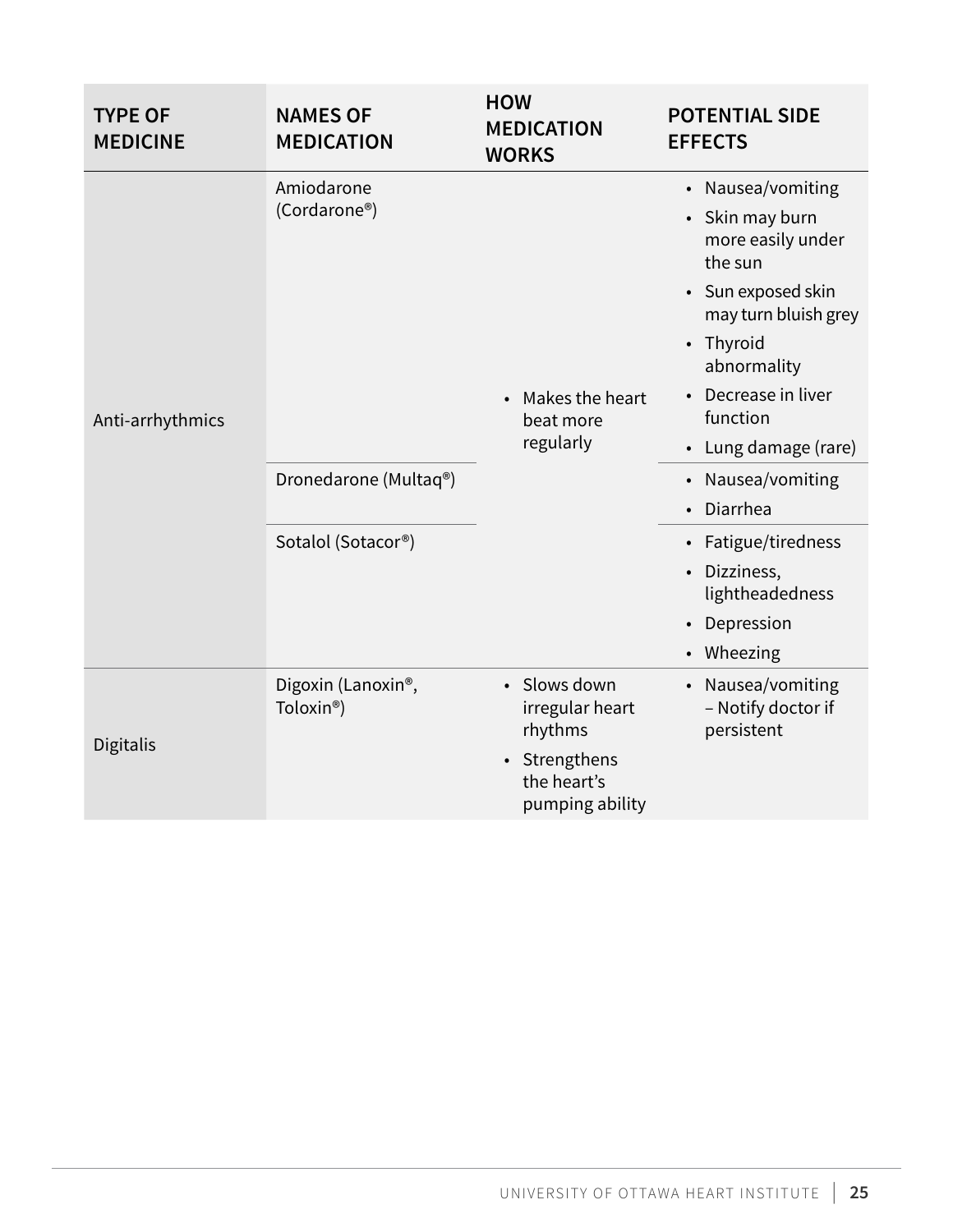### **WHAT TO DO IF YOU EXPERIENCE ANY CHEST DISCOMFORT (SIMILAR TO YOUR PREVIOUS SYMPTOMS) THAT:**

- Travels to your shoulder, arm, neck or jaw
- Feels vice-like, constricting, like a crushing weight or pressure or indigestion
- Is accompanied by sweating, shortness of breath, nausea, fear or denial

At the first sign of discomfort  $\longrightarrow$  Stop immediately and rest

- 
- If no relief with rest  $\longrightarrow$  Take 1st nitroglycerine tablet/spray

If no relief within five minutes  $\longrightarrow$  Take 2nd nitroglycerin tablet/spray

- 
- 
- If no relief within five minutes  $\longrightarrow$  Take 3rd nitroglycerin tablet/spray

### **IF NO RELIEF AFTER THE 3RD NITROGLYCERIN, CALL 9-1-1 OR HAVE SOMEONE ELSE DRIVE YOU TO THE NEAREST EMERGENCY DEPARTMENT.**

#### **Before you go home, did you discuss the following with your doctor?**



Remember you may, at any time (24 hours/day), call the nursing coordinator should you have any questions or concerns: 613-696-7000, press 0 and ask for the nursing coordinator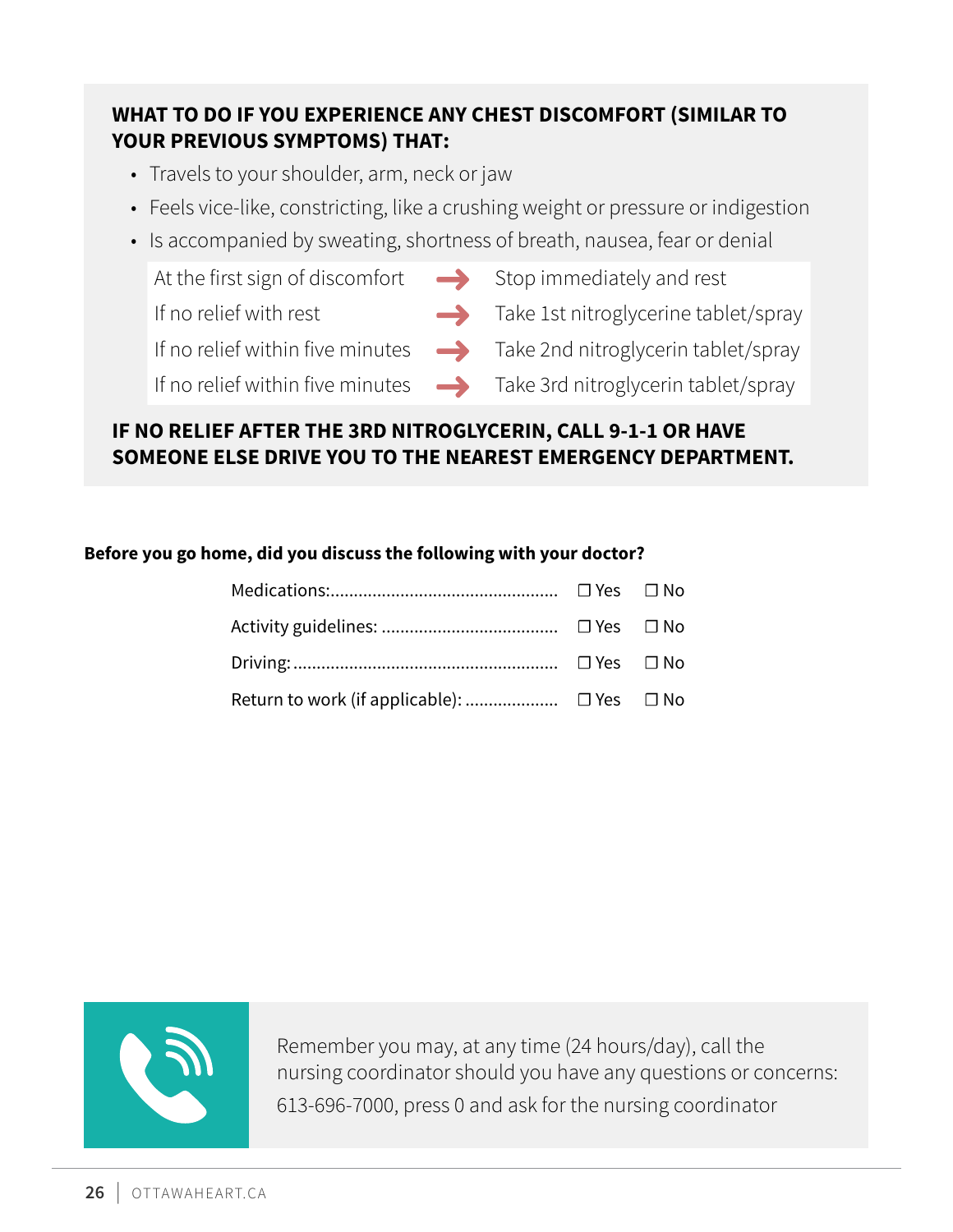## <span id="page-26-0"></span>**PATIENT TOOLS**

### **Personal Medication Information**

Fold this form and keep it in your wallet.

How does using this form help you?

- ✓ Reduces confusion and saves time
- ✓ Improves communication
- ✓ Improves medical safety
- Always keep this form (or an updated version) with you.
- Take an updated list to all doctor visits and all medical tests and procedures.
- Update your list as changes are made to your medications.
- When you are discharged from the hospital, some of your medications may have been changed. These changes will be reviewed with you.

| Describe reaction: |
|--------------------|
|                    |
|                    |
|                    |

#### **IMMUNIZATION RECORD**

Please tick ☑ if you have had the following vaccines and write the date, if known:

| Vaccine:         | Date: |
|------------------|-------|
| $\Box$ Flu       |       |
| $\Box$ Pneumonia |       |
| $\Box$ Tetanus   |       |
| $\Box$ Hepatitis |       |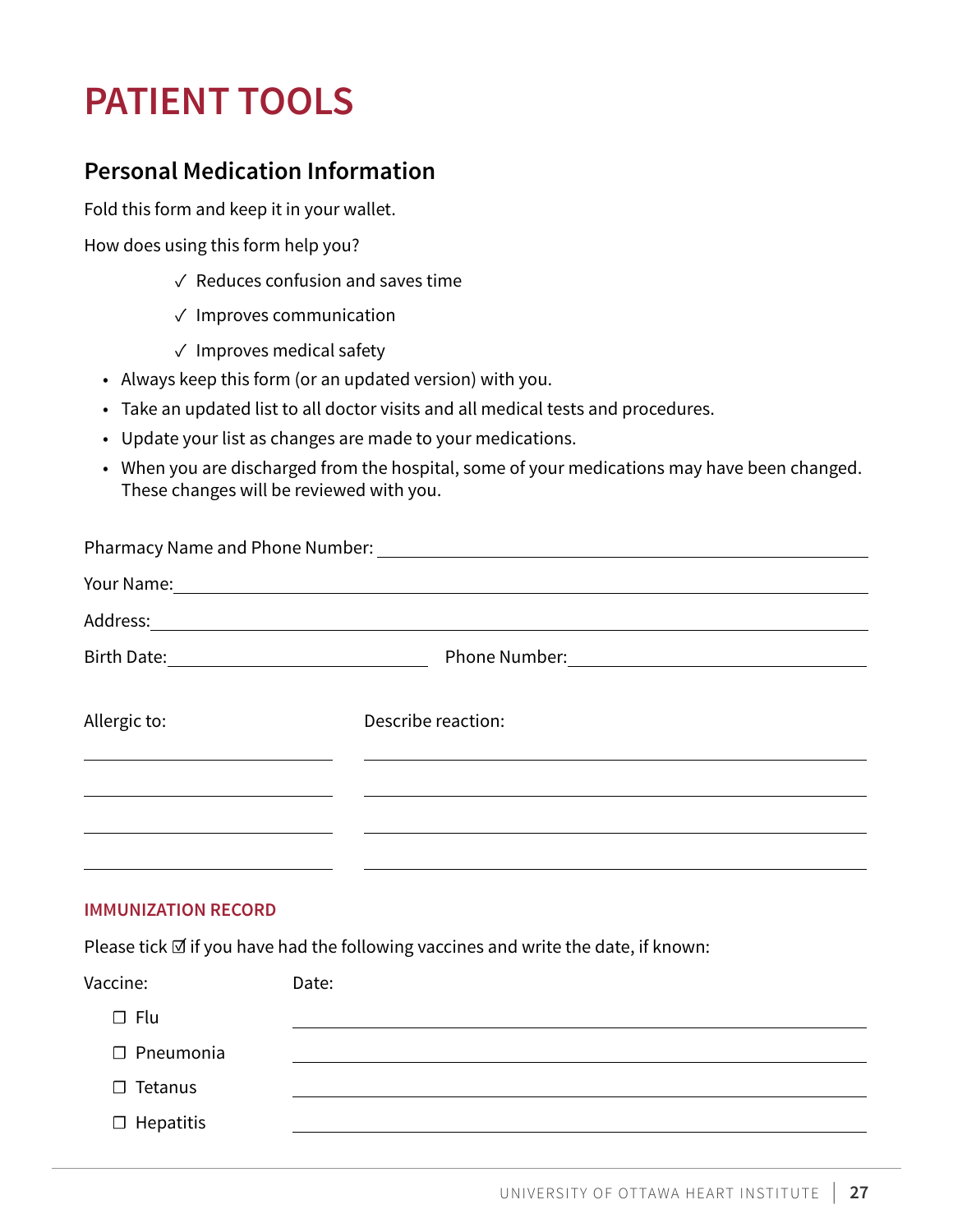List all prescription medications **that you are currently taking** and over-the-counter (non-prescription) medications, such as vitamins, aspirin, Tylenol® and herbals (such as ginseng, gingko biloba, and St. John's wort). Include prescription medications taken as needed (such as nitroglycerin, Viagra®).

| <b>NAME OF MEDICATION</b> | <b>DOSE</b> | <b>WHEN TAKEN</b> | <b>REASON FOR TAKING</b> |
|---------------------------|-------------|-------------------|--------------------------|
|                           |             |                   |                          |
|                           |             |                   |                          |
|                           |             |                   |                          |
|                           |             |                   |                          |
|                           |             |                   |                          |
|                           |             |                   |                          |
|                           |             |                   |                          |
|                           |             |                   |                          |
|                           |             |                   |                          |
|                           |             |                   |                          |
|                           |             |                   |                          |
|                           |             |                   |                          |
|                           |             |                   |                          |
|                           |             |                   |                          |
|                           |             |                   |                          |
|                           |             |                   |                          |
|                           |             |                   |                          |
|                           |             |                   |                          |
|                           |             |                   |                          |
|                           |             |                   |                          |